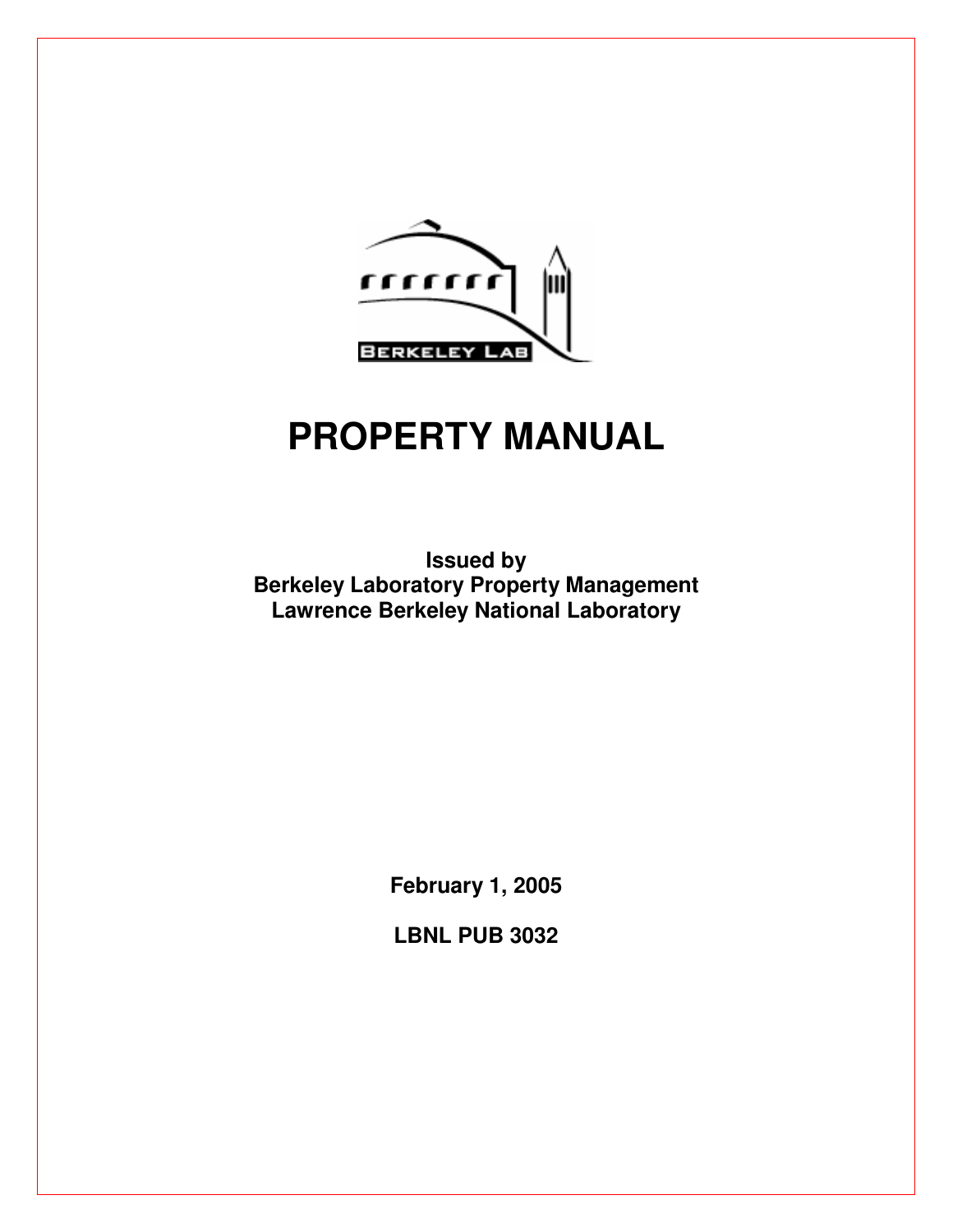

## **Property Manual**

Further information about Berkeley Laboratory policies is available in the Regulations and Procedures Manual (RPM).

- **Overview of Property Management Policies**
- **I. Parties and Organizations Responsible for Property**
- **II.** Acquiring Property
- **III.** Property Control
- **IV. Property Tracking and Recordkeeping**
- **V. Inventory and Reconciliation of Tagged Property**
- **VI. Property Review**
- **VII. Walk-Through Program**
- **VIII. Equipment Held for Future Projects**
- **IX. Excess Process**
- **X. Disposition of Property**
- **XI. Property Removal**
- **XII. Property Loans**
- **XIII. Property Belonging to Others**
- **XIV. Property Furnished to or Acquired by Subcontractors**
- **XV. Miscellaneous Property**
- **XVI. Vehicle Fleet**
- **APPENDIX A: GSA Property Condition Codes**
- **APPENDIX B: Sensitive Item Policy**
- **APPENDIX C: Glossary**

**Property Management System Review**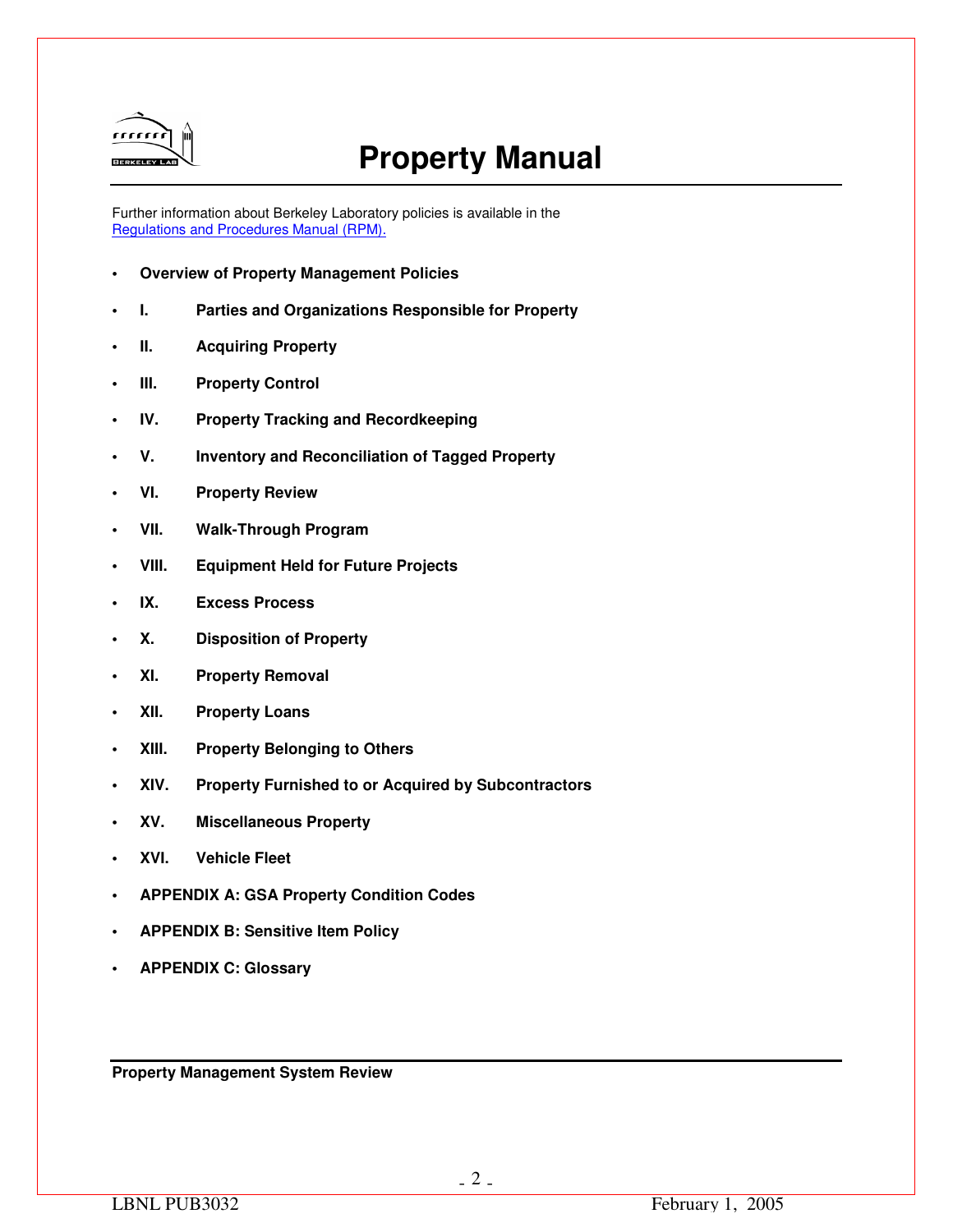## **Overview of Property Management Policies**

This Manual sets forth Property Management policies, practices and protocols regulating the control and protection of property entrusted to Lawrence Berkeley National Laboratory (Berkeley Laboratory) by the U.S. Department of Energy (DOE). The Property Management charter ensures the efficient and effective protection and control of property utilized in a broad spectrum of research and administrative programs at Berkeley Laboratory. Uniform principles, policies, and standards for cost-effective management are established and supported in partnership with each scientific and administrative Division.

## **Conventions used throughout this Manual**

## **Personal Property**

Personal Property is defined by the Code of Federal Regulations as equipment, supplies, and materials owned by the United States Government, the University of California, or some other legal entity and used in support of the DOE mission-driven work at Berkeley Laboratory. It is distinct from "*Non-Government-Owned* (privately-owned) personal property."

#### *NOTE*

*Non-Government-owned personal property shall not be installed in, affixed to, or otherwise made a part of, any Government-owned personal or real property. This restriction does not apply to the use and installation of privately owned decorative items or memorabilia in the workplace, provided that the structure or safety of the facility is not thereby degraded.* 

## **Property Management Group**

This entity is abbreviated to "Property Management," and consistently refers to the core property group members.

## **Official Use Regulations**

Laboratory Property is U.S. Government property and must be used solely for official purposes, which are defined as, "the performance or support of Laboratory work or other purposes authorized by the Laboratory." Government-funded property, facilities and services may not be used for private commercial gain or personal benefit, but may be used for "incidental personal use", which means limited, occasional use.

## **Theft of Laboratory Property**

Theft, illegal possession, unlawful disposition, appropriation, or misuse of government property constitutes federal offenses. Employees who engage in conduct prohibited by the Laboratory Property Management policies are subject to corrective action up to and including dismissal. The U.S. Attorney General or District Attorney may pursue criminal prosecution with consequences including fines and/or imprisonment.

## **Non-Laboratory Employees**

Division Line Management must approve all assignments of Laboratory equipment to non-laboratory employees. Non-Laboratory employees who are furnished Government property in the name of their supervisors may forfeit their Laboratory assignment and/or affiliation if they engage in conduct prohibited by Laboratory policies. User privileges may also be revoked if non-laboratory employees fail to obtain required authorization before moving, removing, or loaning property.

## **I.0 Parties and Organizations Responsible for Property**

The Laboratory is required to maintain a management system that provides the most efficient use and control of the government-owned property entrusted to its care.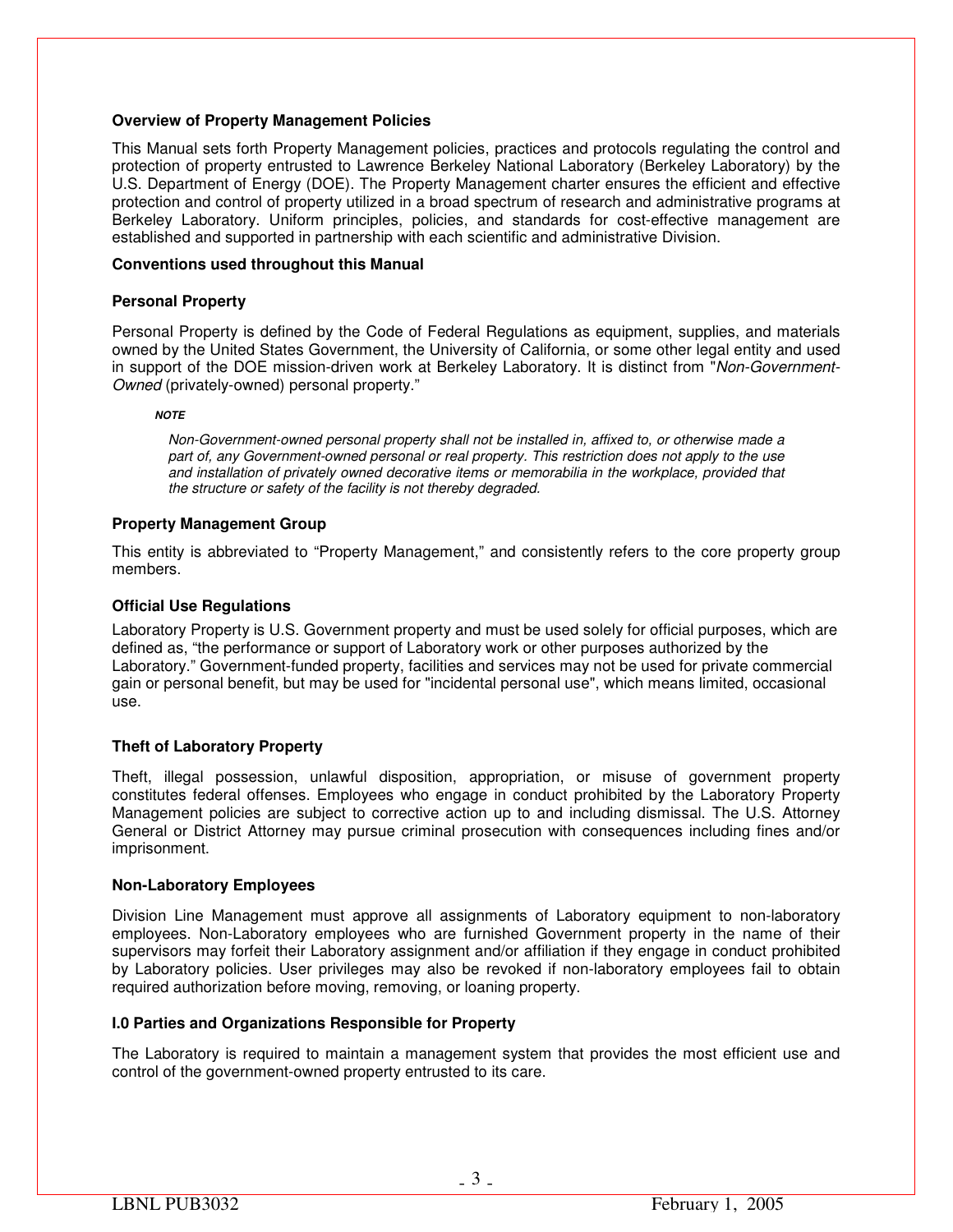## **I.1. University / Laboratory Director**

The University of California, through the Berkeley Laboratory Director, is responsible for the efficient and economical management of all property in the custody of the Laboratory. Areas of responsibility include proper acquisition, receiving, identification, storage, use, excess, salvage, and disposal of supplies, materials, and property.

## **I.2. Division Director Responsibilities**

## **I.2.1. Responsibility for Assigned Property**

Property Management insures both the security and best use of resources through the establishment of a hierarchy of accountability from Division level through its Line Management to individual Property Custodians.

Division Directors are responsible for the general management, proper use, and protection of property entrusted to their Divisions. Their decisions regarding acquisition, need, and storage of property items as well as the management of storage and operating areas, must be in compliance with Laboratory policies.

## **I.2.2. Appointment of a Division Property Representative**

The Division Director or proxy appoints a Property Representative to manage Division property activities following DOE guidelines and in partnership with the Laboratory Property Management.

## **I.3. Division Property Representative**

The Property Representative represents the Division in property policy matters and acts to assure Division compliance with property policies consistent with the authorities granted by the Division Directors. Property Representatives are responsible for ensuring that all records are accurate and current for all property assigned to their Divisions.

Although some Property Representative functions may be appropriately delegated to others, the Property Representative remains the sole point of contact for the Division on property management activities.

Responsibilities of the Property Representatives include the following:

- Formulating Division procedures aligned with Laboratory policies and procedures.
- Ensuring that assignments and locations of tagged property are current.
- Ensuring that inventories and reconciliations are performed.
- Processing documentation and updating the Property Database for property used at employee homes.
- Approving lost, damaged, or destroyed property reports.
- Participating in Walk-Through Programs, Property Reviews, and other property management audits.
- Ensuring that property reassignment protocols are followed upon the termination of an employee.

Property Representatives are required to stay current with modifications to Property Management policies and procedures.

## **I.4. Division Line Management**

Line Management takes appropriate action to

- Inform all property custodians/users of their responsibilities toward property.
- Determine the need for assigning "taggable" property to custodians/users.
- Evaluate and approve as appropriate, requests for removal of property from the Laboratory.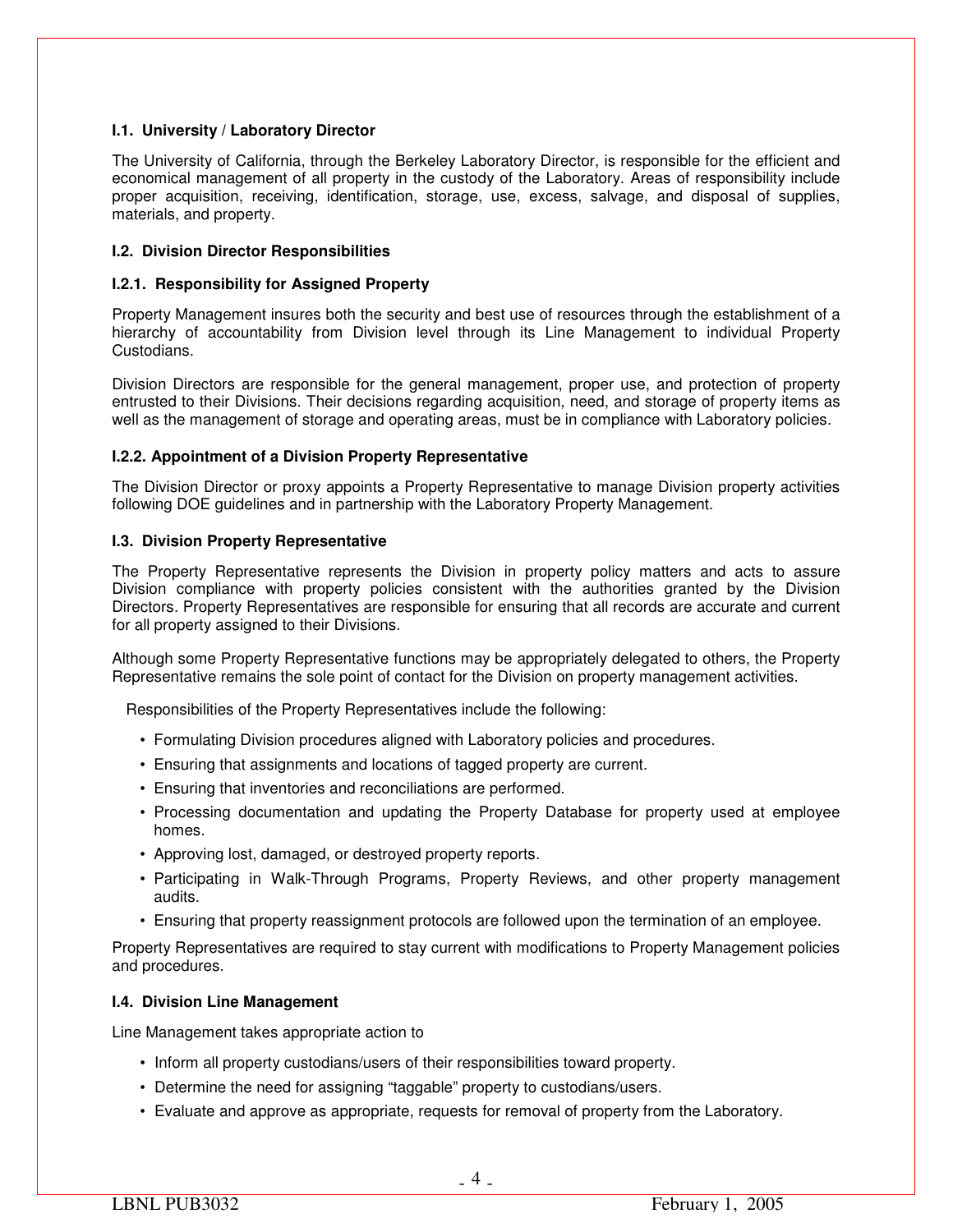- Ensure effective management of property within the Division.
- Take corrective action on violations of property policy.

## **I.5. Division Property Coordination**

Property Coordinators are appointed by Divisions to assist their Property Representatives in the administrative details of property stewardship. Property Representatives and Coordinators work together to support Property Management functions by

- Recording initial custody for all controlled and sensitive property.
- Processing custodian, location, and other detail changes.
- Maintaining all records associated with property transactions, including but not limited to
	- Securing and retaining signed receipts for sensitive property items from property custodians.
	- Securing, retaining, and recording shipping and material pass transactions.
	- Processing home-use transactions.

Each Division Property Representative is responsible for ensuring that its own data management conforms to Laboratory Property Management policies and procedures. If a Property Coordinator is not appointed, the Property Representative is responsible for all activities.

## **I.6. Property Custodians**

Property Custodians are career employees who are assigned one or more items of property to use in the performance of their work. Custodians must follow Laboratory Property Management policies and procedures and take reasonable measures consistent with the environment in which the property is being appropriately used. They are required to safeguard their assigned property against loss, damage, destruction, or theft and must cooperate in the investigation of lost or stolen items.

#### *NOTE*

*If there is evidence that property has been lost, damaged, destroyed, or stolen as a result of willful misconduct or gross negligence of the property custodian, the Government and/or the employer may hold the Property Custodian financially liable for repair or replacement. "Gross negligence," in this context, is defined as intentional neglect or wanton disregard for the duty to protect Government property. Corrective action consistent with Laboratory Personnel and Property Management policies and procedures will be pursued.*

## **I.7. Property Management Organization**

Property Management is responsible for 1) reviewing division property management activities and recordkeeping, 2) serving as a focal point for developing policy and, 3) providing policy guidance to the Laboratory. Property Management maintains the Property Database, establishes Laboratory Property Management standards and criteria, and ensures that property is effectively managed.

Property Management is responsible for establishing and implementing procedures that address the acquisition, control, use, disposition, and required inventory of property at the Laboratory. Each Division is responsible for property accountability through its Line Management.

Property Management will conduct audits every two years with the participation of the Property Representative. The audits encompass the following activities:

- Walk-Through of operating and technical areas. The purpose of this review is to identify idle, nonessential or infrequently used property, or material and property exposed to environmental damage.
- Visual inspection of storage areas to ensure that divisions follow established Laboratory property management policies and procedures for storing property.
- Review of property records to ascertain that the division is maintaining adequate records and to ensure proper management of assigned property.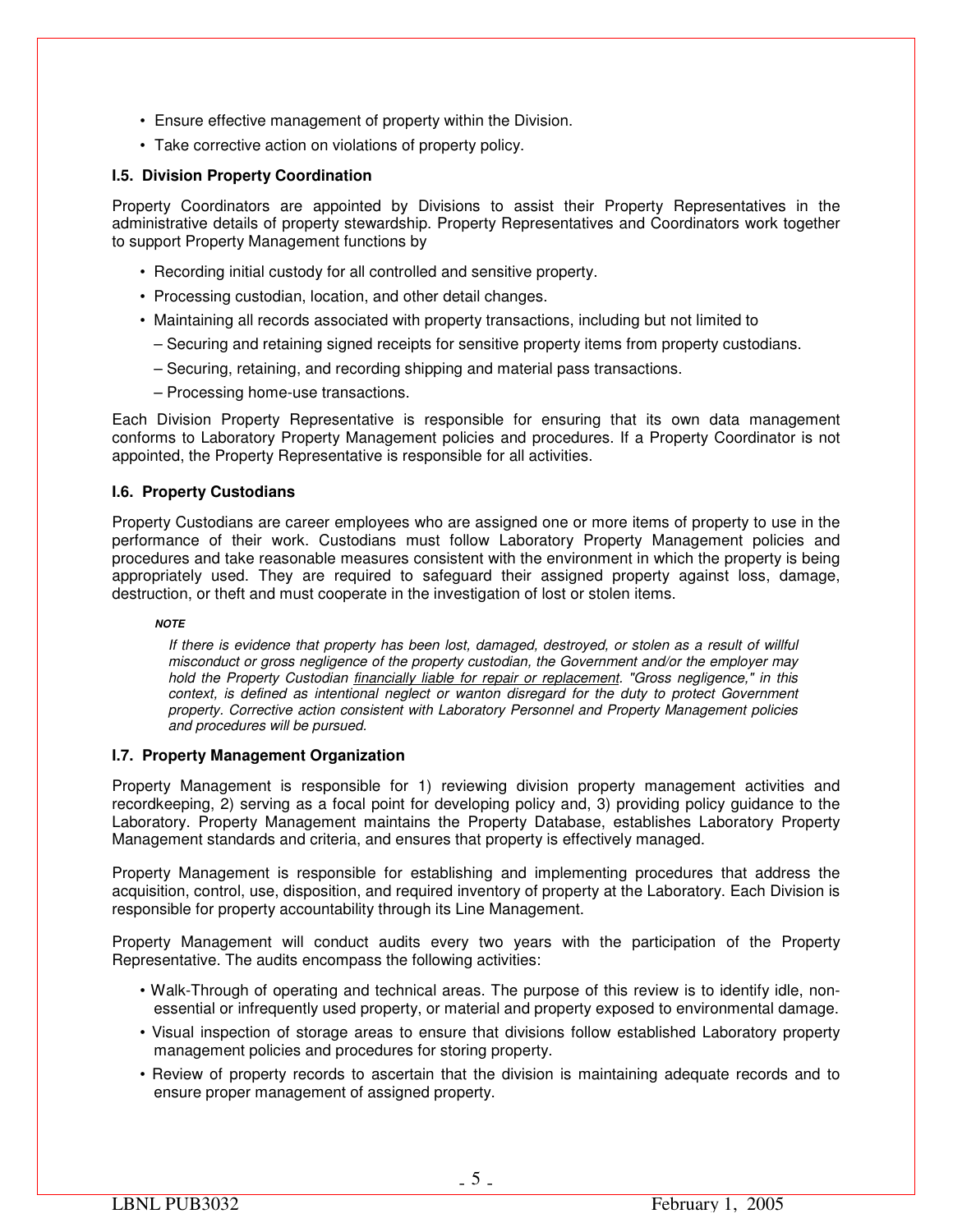- Audit of division and/or Property Representative property removal records.
- Oversight of the accuracy and currency of the Property Database.
- Physical Property Reviews.

If deficiencies are observed or discrepancies arise during audit activities, Property Management will make recommendations for corrective action by the Division.

Property Management will plan additional inventories and reviews as required by Laboratory operating procedures.

## **1.8 Property Management Advisory Board**

The Property Management Advisory Board was established in 1994 to provide a forum for the Property Manager and Division Property Representatives to focus on improvements to the property system. The members review procedures and recommend modifications or alternative methodologies to simplify the complexities of managing property in Berkeley Lab's dynamic and robust environment. Over time, the Board proposed to augment their efforts by including representatives from the Business Managers cohort, and two were appointed in November 2004. As representatives of the financial aspect of property life cycling, the Business Managers balance and strengthen the collaboration and provide a valuable interface with Laboratory Management.

## **II. Acquiring Property**

All Laboratory property acquired through Government funding is owned by the United States Government.

Property Management and the various Procurement entities are responsible for identifying acquired items as "controlled" or "sensitive."

Property that has been designated excess by the General Services Administration, the Department of Energy, the Department of Defense, or other federal agency, is considered the first source of supply to the Laboratory.

Property acquired by a university campus entity for use in work under an Intra-University Transaction is considered Government property and therefore subject to the same level of control consistent with this policy.

## **II.1. Requisition Process**

Every requisition form must identify the Division of the requestor in order to establish organizational responsibility and eliminate confusion about stewardship of property.

## **II.2. Receiving Property**

## *Required Action*

- **II.2.1.** All property items must be received in the Receiving department or at an officially designated forward delivery location. Under unusual circumstances Property Management may authorize an exception for delivery to another location. If an exception is granted, the individual who takes delivery of the item(s) must, upon receipt of the item, create an official record and forward copies to Property Management and the Receiving Department the same day.
- **II.2.2.** Property tagging must be completed as part of the official receiving function for all controlled and sensitive items. Payment will not be authorized until the item has been officially received. Unusual circumstances may dictate an exception to this procedure, but it must be authorized by Property Management but only upon completion of an official receiving record.

## **II.3. Marking Property**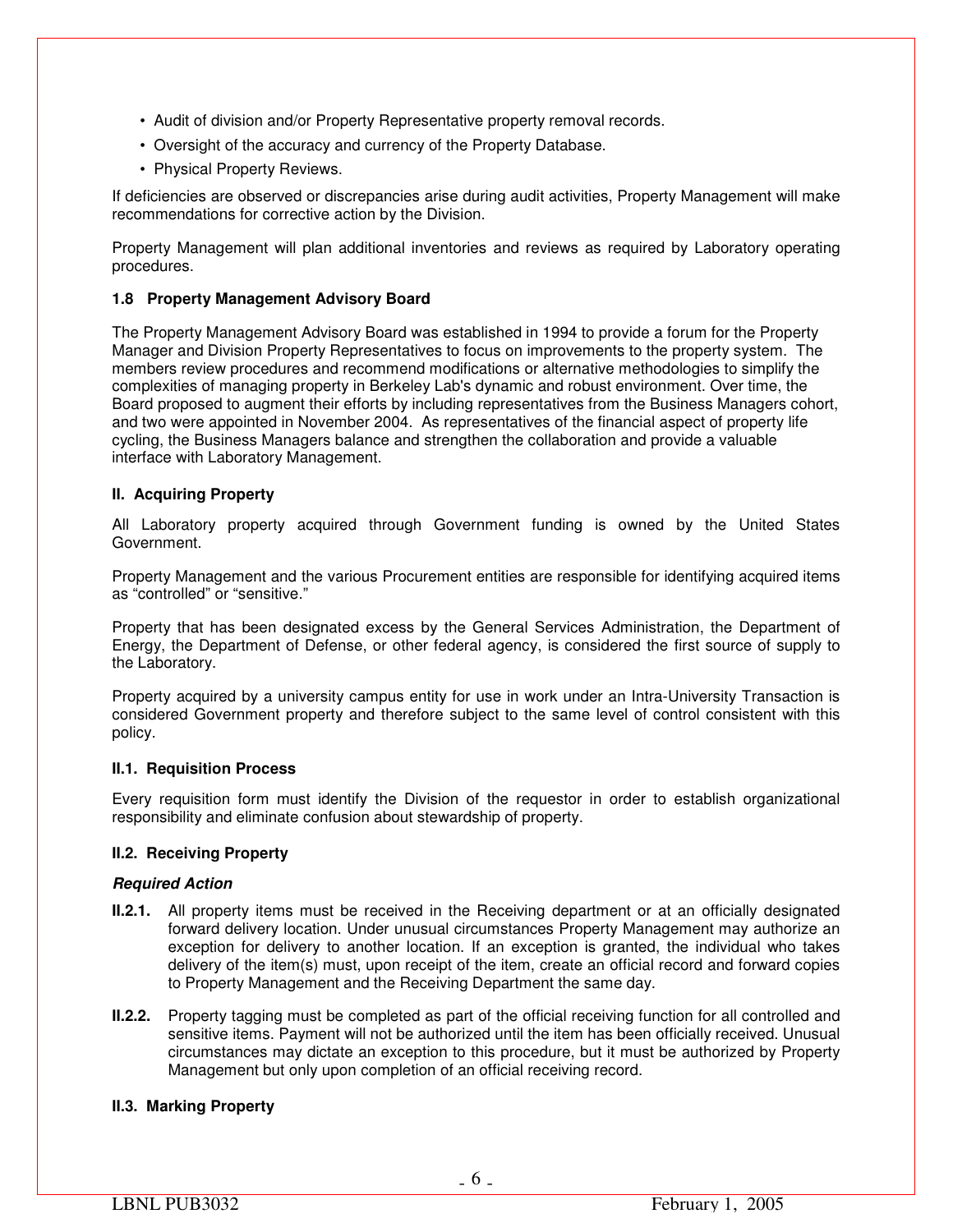Property will be marked as Government property in order to establish Government ownership. Marking methods may include special labels, etching, dye marking, or other suitable means of establishing ownership when a method beyond conventional tagging is required.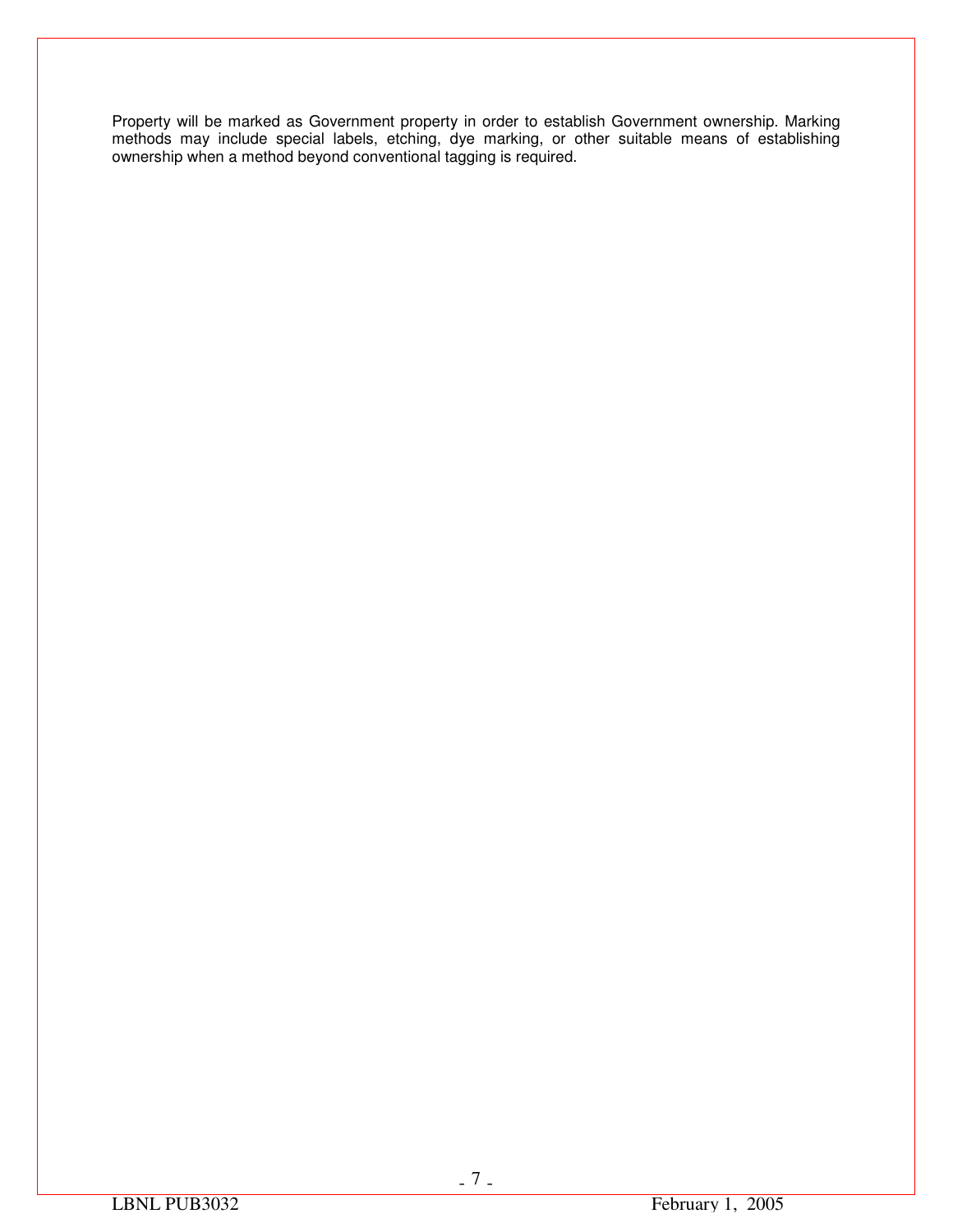Two types of Laboratory property are tagged with a unique number and recorded in the Property Database:

#### **Controlled Property**

An item that does not lose its identity throughout the lifecycle, has a useful life of two or more years, and an acquisition or fabrication cost of at least \$5,000, regardless of funding.

#### *NOTE*

*This property category was established following a October 1, 1996 increase in the capitalization threshold from \$5,000 to \$25,000.*

#### **Sensitive Property**

An item with a life expectancy of at least two years, highly portable, easily converted to personal use and more susceptible to theft than other Laboratory property. (Appendix B details the Sensitive Item Policy.)

All controlled and sensitive property items are subject to inventory, assigned and tagged with a unique property identification number and recorded in the database. Tagging allows property to be assigned to an individual custodian, enables tracking and inventory of the property throughout its life cycle, and provides an easily identifiable visual display of its status. Property transactions for tagged items are recorded and maintained in the Property Database.

## **II.4.1. Tagging and Recording Controlled and Sensitive Property**

#### *Required Action*

Every property item subject to inventory must be tagged as part of the official receiving function, per the Department of Energy Property Management Regulations. .

## **II.4.2. Tagging Controlled and Sensitive Property Delivered to Off-Site Locations**

## *Required Action*

Laboratory property delivered to off-site subcontractor locations must always be promptly identified and meet the terms and conditions of use as stated in the contract. Property Management will tag the item in its location with the assistance of the custodian and enter the identifying information into the Property database.

## **II.4.3. Tagging Fabricated Property Items**

## *Required Action*

When a Division or the Budget organization notifies Property Management that a fabrication has been completed and the account has been closed, Property Management will tag and record the item in its location. The required data that must be submitted in the fabrication close-out memo are the following:

- § Project Id
- § Description of the asset
- § Location of asset
- § Principle Investigator and/ Custodian
- § Total cost of project by fiscal year

## **II.4.4. Construction**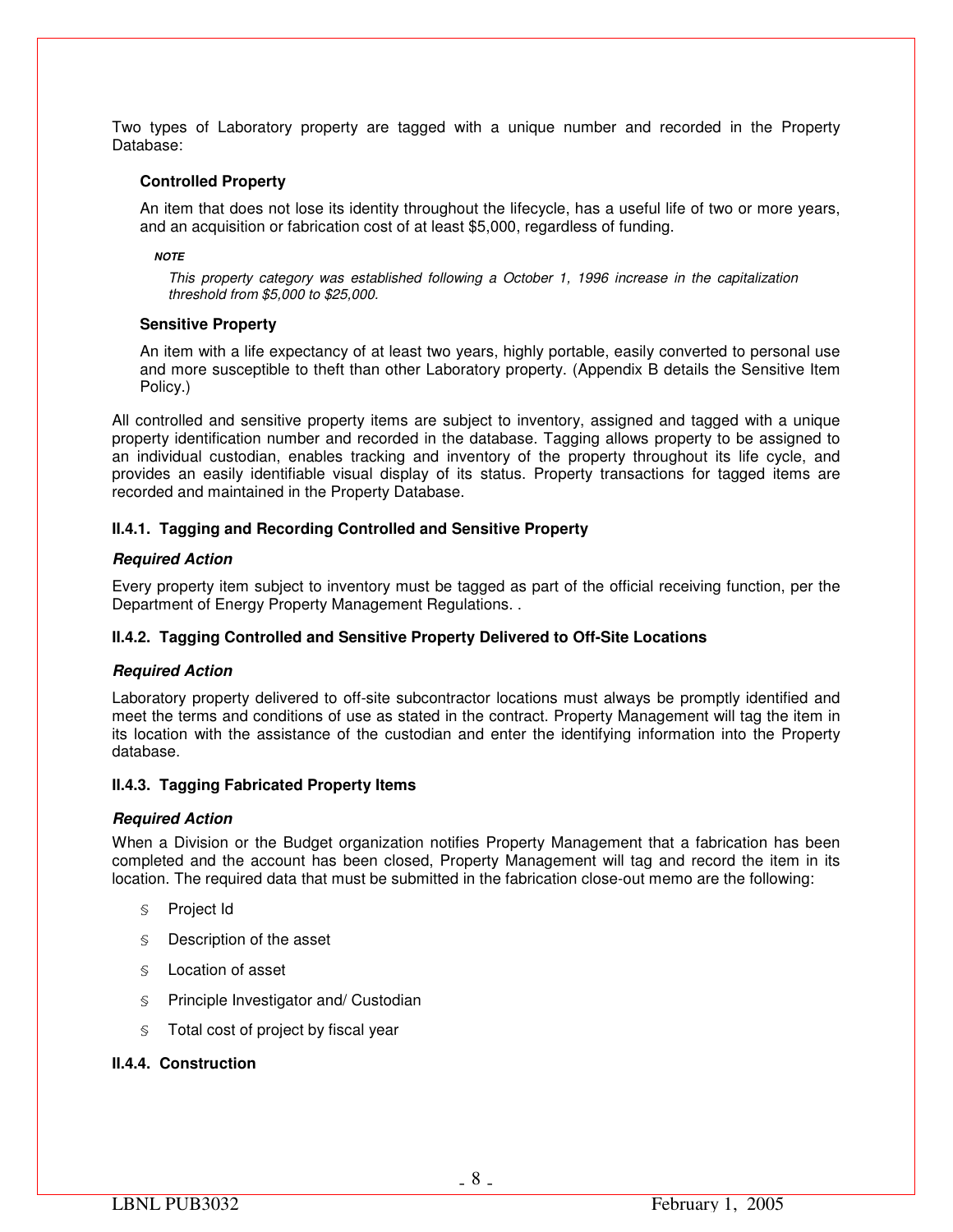## *Required Action*

The designated Facilities Division Resource Manager of a completed and accepted construction project will arrange for the structure to be identified and recorded into the Real Property Database.

## **III. Property Control**

The Laboratory imposes levels of control over property that are consistent with its useful life, cost, and sensitivity:

- Administrative controls.
- Property marking.
- Property number tagging and recordkeeping.
- Sensitive property determination.
- Physical control.

## **III.1. Administrative Controls**

Administrative controls are placed on all property, regardless of useful life, cost, or sensitivity. The various checks and tracking include

- Independent authorization for purchase.
- Independent verification of receipt.
- Independent authorization for payment.
- Corrective actions for the misappropriation of property.
- Material pass or shipping document for removal of property.

## **III.2. Property Marking**

Where the property surface is suitable for marking, it will be marked as Government property in order to establish ownership. The range of marking methods that may be used include special labels such as the Low Value Tag or Barcode Label, etching, dye marking, or other suitable means of establishing ownership.

## **RATIONALE**

*Marking deters theft or diversion by placing a subsequent purchaser on notice of the true owner of the property and by establishing a critical element of proof.* 

## **III.3. Property Number Tagging and Recordkeeping**

Property subject to inventory will be tagged with a unique property number—typically a barcode label and a detailed record will be established in the Property Database so that it can be tracked throughout its useful life at the Laboratory. The record will show the name of each person who has been assigned responsibility for the tagged property and its location throughout its history. Tagged property will be inventoried, and its ultimate disposal will be documented.

## **III.4. Sensitive Item Policy**

Appendix B contains the Sensitive Item Policy that was implemented on October 1, 2004.

## **III.5. Physical Control**

Property must be appropriately secured to ensure protection from theft or damage. Custodians/users must promptly report missing property to the security organization.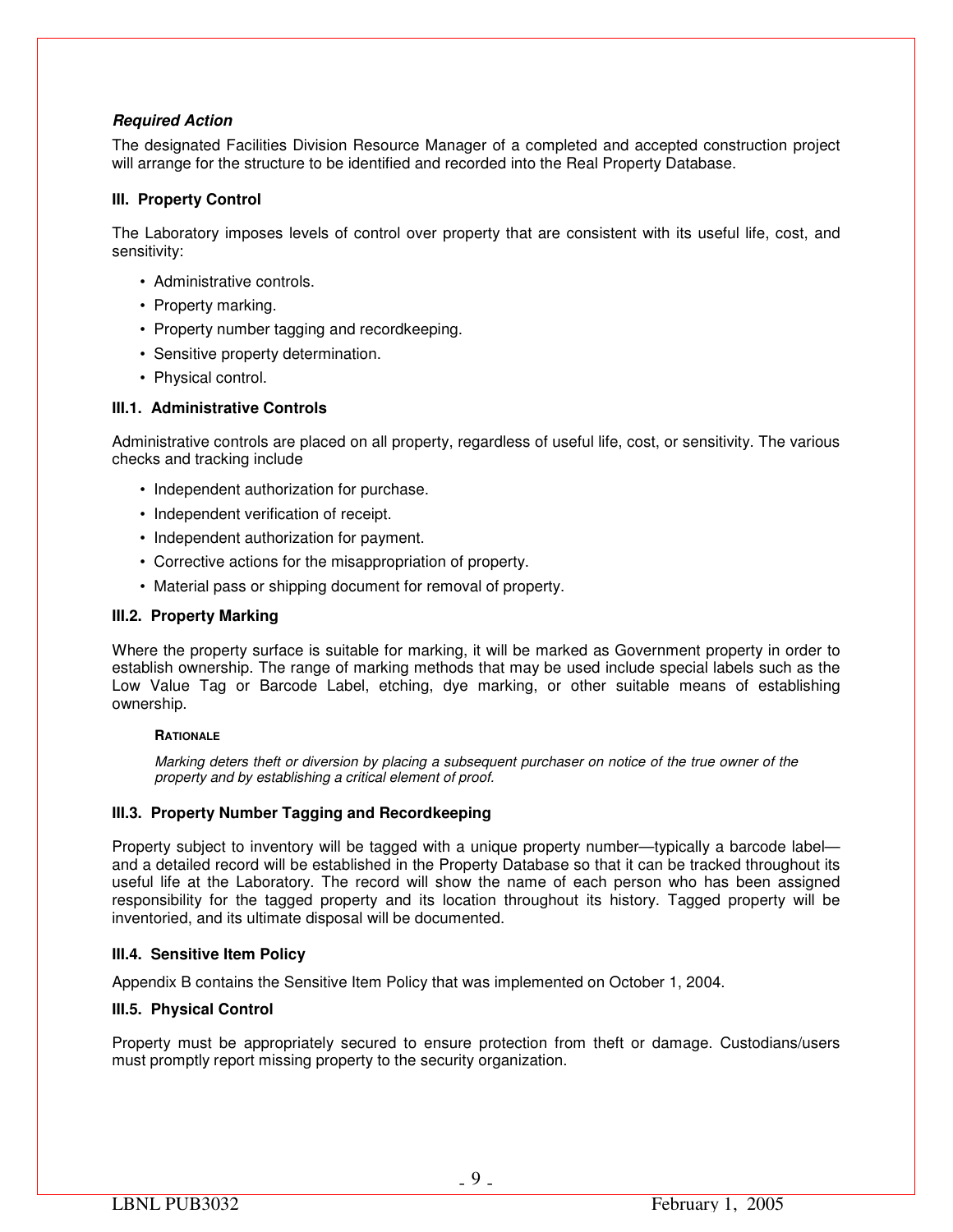## **IV. Property Tracking and Recordkeeping**

Laboratory policy requires that records of tagged property must accurate and current (See Section III.3, "Property Numbering and Recordkeeping."

## **IV.1. Property Database**

The Laboratory maintains an automated and centralized property record of all tagged property in the Property Database, which is called Asset Management System (AMS).

## *Required Action*

The Property Database may be used for reviewing records of tagged items. Information about property including its current custodian, location and status may be viewed. Some of the information that may be accessed by employees during inventories are

- Nomenclature.
- Model and serial number
- Manufacturer.
- Acquisition value.
- Acquisition date.
- Acquisition account.
- Property number.
- Purchase-order number
- Asset type.
- Use status.
- Division/steward and Property Representative.
- Property custodian.
- Location.
- Owner/funding organization.

## **IV.2. Stewardship, Property Representative, Custodian, and Location**

All items of controlled or sensitive property will be associated with a Steward, Property Representative, and a Property Custodian, each with specific responsibilities for the care and recordkeeping of property items.

## **IV.2.1. Steward**

As Steward, the Division Director has global accountability for all property within the Division.

Stewardship refers to responsibility and accountability for the proper use, care, and protection of property. Stewardship responsibilities flow through a Property Representative, line manager, and a property custodian, who is then responsible for ensuring that property is cared for in a manner consistent with the Laboratory's policies and procedures. The line manager is also responsible for ensuring that property is cared for consistent with the Laboratory's policies and procedures, and is responsible for maintaining a secure environment for property.

## **IV.2.2. Property Representative**

Divisions appoint Property Representatives to carry out the administrative details associated with property stewardship.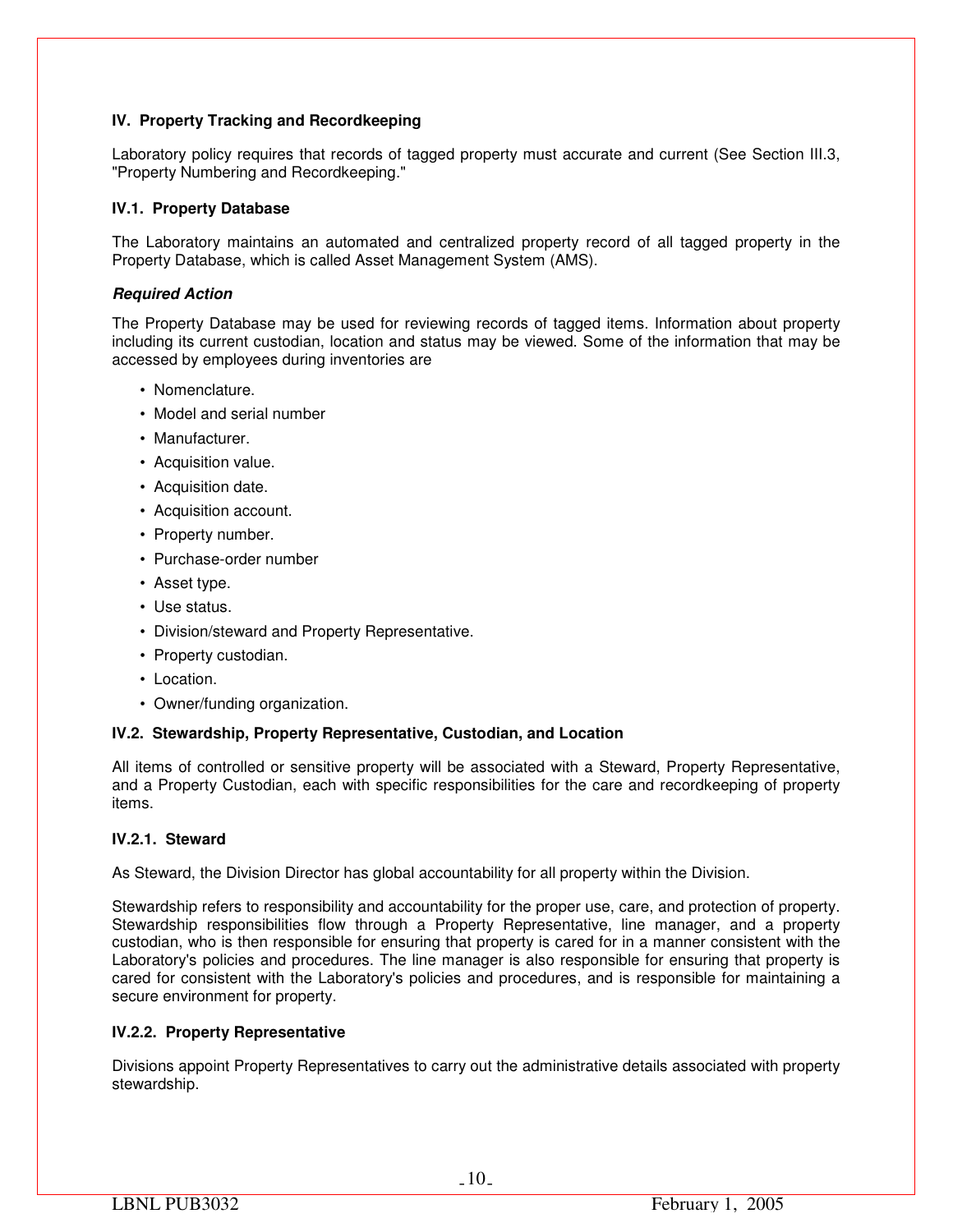The Property Representative is responsible for

- Ensuring that all requisitions for property reference the correct Division.
- Recording the initial property custodian for all controlled and sensitive property items.
- Processing custodian and location changes.
- Maintaining all records associated with property transactions.
- Supporting and participating in audits and reviews.

## **IV.2.2.2. Change in Division and Property Representative Accountability**

Any Property Representative may initiate a transfer of accountability to another Division/Property Representative, but both Divisions/Property Representatives must agree to and record acknowledgement of the action.

The relinquishing Property Representative must provide documentation that supports the transfer. The property custodian and location of the item must be verified before the transaction can take place. Accountability remains with the relinquishing organization until the transfer has been acknowledged in writing by both Property Representatives.

## **IV.2.3. Property Custodian**

Property Custodians are individuals who have been assigned one or more property items for use in the performance of their work. **A property asset may have only one custodian at a time**. Property Custodians are responsible for

- Accounting for all property assigned to them.
- Signing receipts for sensitive items.
- Remaining accountable until property is formally reassigned to a new property custodian.
- Accepting ultimate responsibility for knowing where assigned property is located.

## **IV.2.3.1. Assignment of Initial Property Custodian**

## *Required Action*

The Property Representative is initially responsible for two actions: assigning the property to a custodian and recording identifying information in the Property Database. Custodians of Controlled or Sensitive property may provide a statement of acceptance of responsibility.

The Property Representative or Property Coordinator maintain a hard copy file of all property records, so that custodian information can be accessed on demand.

As part of the FY2004 annual performance review, a new personal property accountability expectation is being incorporated. The intent of this process is to ensure that property custodians confirm the status and location of assets under their custodianship on an annual basis.

## **IV.2.3.2. Change in Property Custodian**

## *Required Action*

The documentation for processing custodian changes may be initiated by any of the following: the existing Custodian, Line Management, Division Property Representative, Property Coordinator, or by the new Custodian who will accept assignment.

When a transfer occurs between Divisions, the Property Representative ensures that the relinquishing Division/Custodian forwards the required documentation to the new Division/Property Representative for recording in the Property Database.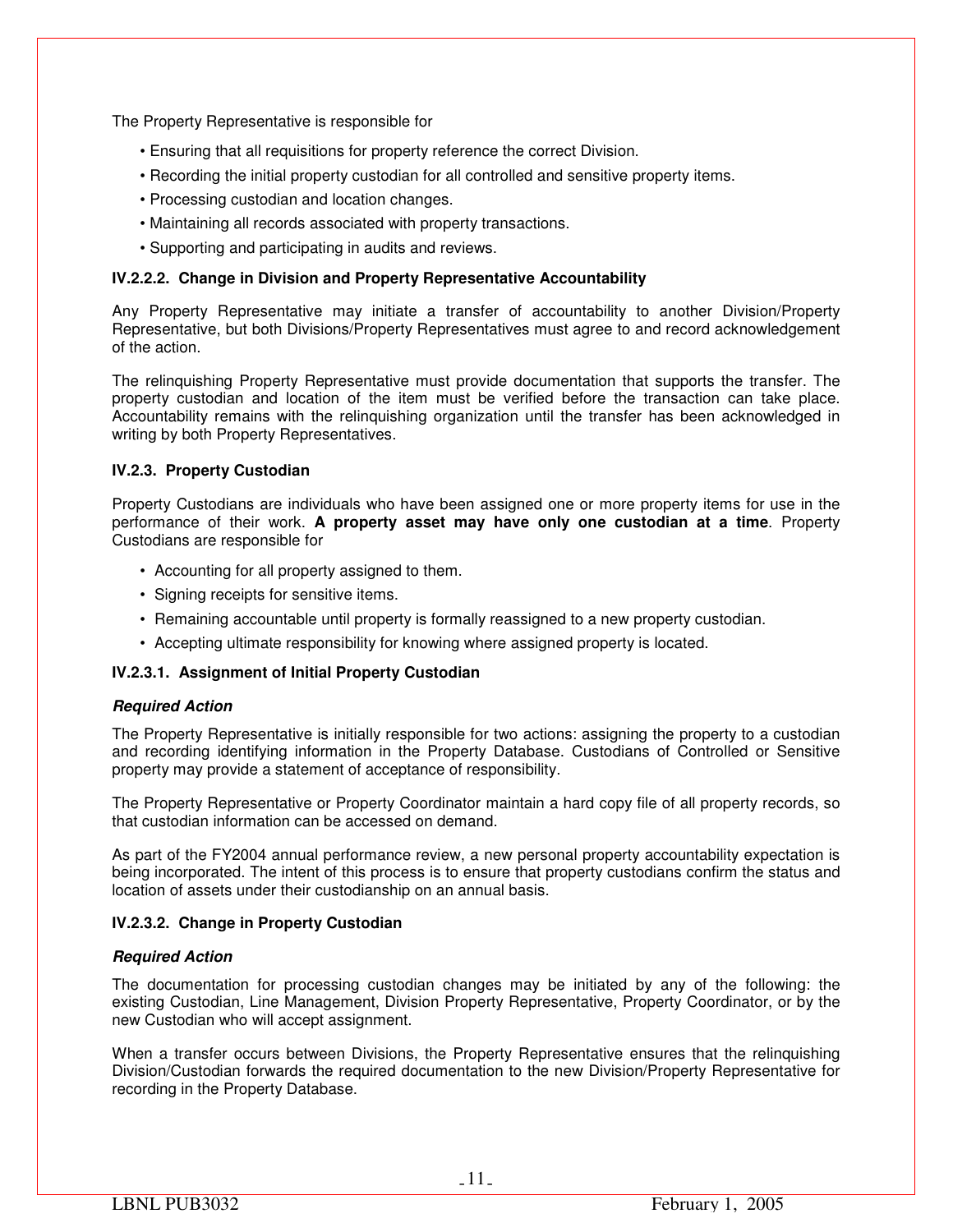If the item is in the "sensitive" class, the relinquishing Property Representative ensures that the new Custodian accepts by signature the new assignment of property.

The Property Representative maintains an ongoing file and updates records as changes occur, keeping all documentation and updating information in the Property Database.

## **IV.2.3.3. Employee Termination**

When an employee's association with the Laboratory is terminated, all tagged property currently assigned to the terminating employee must be accounted for and immediately reassigned by the home Division. If the Division fails to reassign property immediately upon termination, Property Management will transfer custodian responsibility to the supervisor of the terminated employee.

## *Required Action*

If the property assigned to a terminating property custodian cannot be accounted for, the Property Representative or Line Manager may request that the item be retired from the Database. All associated documents must accompany the request. The "audit-trail" documentation submitted to Property Management must include a statement of appropriate remedial action to preclude future occurrences. Property Management will then approve the retirement and update the information in the Database.

## **IV.2.4. Location**

Property custodians are responsible at all times for the location as well as the condition of all property assigned to them.

## **IV.2.4.1. Establishing Initial Location**

## *Required Action*

The Division Property Representative or Coordinator records the location of a property item at the same time as the custodian assignment is entered.

## **IV.2.4.2. Change in Location**

## *Required Action*

The Property Custodian is required to notify the Division Property Representative when property changes location for a period of more than 30 days duration so that the property record can be updated in the Property Database.

## **V. Inventory and Reconciliation of Tagged Property**

The Property Manual designates the inventory requirements as specified per the DOE property Management Regulations. However, on an annual basis an Inventory Plan is prepared which may differ from the stated regulations. An example of this is that statistical sampling may be used as a methodology for both controlled and sensitive property for one or two years, followed by a wall-to-wall inventory.

## **V.1. Controlled Property**

Each division will inventory and reconcile controlled property every other year. Independent audits will be conducted to verify the results of the physical inventory of property.

## **V.2. Sensitive Property**

Each division will inventory and reconcile sensitive property on an annual basis. (The biannual inventory and reconciliation of controlled property can occur simultaneously with the sensitive property inventory for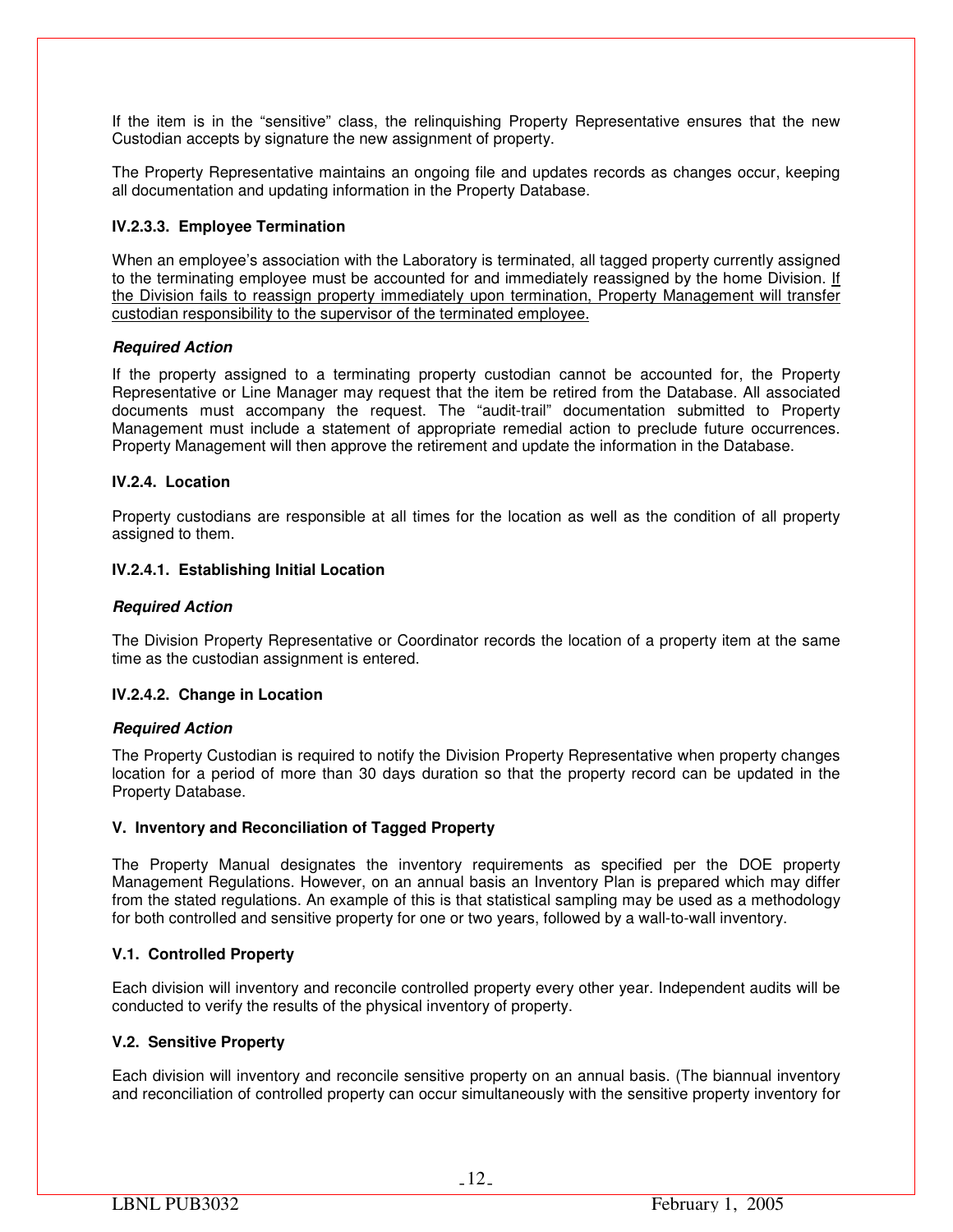that year.) Independent audits will be conducted to verify the results of the physical inventory of sensitive items.

## **V.3. Write-On Adjustments**

Controlled and sensitive property discovered to be untagged during an inventory or observed at any other time, will be reported to Property Management who will subsequently tag and record it in the Property Database.

## **V.4. Identifying, Tagging, and Recording Untagged Controlled and Sensitive Property Found on the Worksite (Property Found on Works)**

## *Required Action*

Untagged controlled and sensitive property found on the worksite during an inventory or other observation, is noted and reported to Property Management. Property Management coordinates the tagging of the item and records the identifying information in the Property Database.

Property Management maintains a discrete listing of Property Found on Works (PFOW), which are included in the annual inventory report.

## **V.5. Inventory Adjustments**

Property Management reviews adjustments to inventory and determines whether or not appropriate reconciliation efforts and remedial action have been taken. When the Found Property has been identified and documented to satisfy the procedures for recording property in the Database, Property Management formalizes the adjustment and approves the inventory.

## **V.6. Nonconforming Inventories**

Division must report to Property Management if it is unable to satisfy even the minimum requirements, despite strenuous efforts to reconcile its inventory. If this occurs, the Division Property Representative will prepare a report explaining the causes for loss of control and outlining the remedial actions planned and implemented to safeguard against waste, loss, theft, and misuse of property. The report will be signed by the Division Director and sent to Property Manager along with the list of property that cannot be located. Property Management will forward the summary inventory report to DOE for review.

In some cases, especially based on a statistical sampling inventory, a division with non-conforming inventory results may be required to perform a 100% inventory.

## **V.7. DOE Access to Inventory Records**

In accordance with the terms of the contract, DOE has the right to inspect inventory records.

## **V.8. Conducting the Inventory**

An established inventory process for effectively managing and accounting for controlled and sensitive property. The inventory procedure described here does not include Walk-Throughs or the review of equipment Held for Future Projects (HFFP); these subjects are covered in separate sections of this manual. Inventories of "Loans" and "Controls" are conducted as part of the extension process.

## *Required Action*

An inventory consists of the following steps:

- 1. Defining the inventory criteria.
- 2. Conducting the inventory.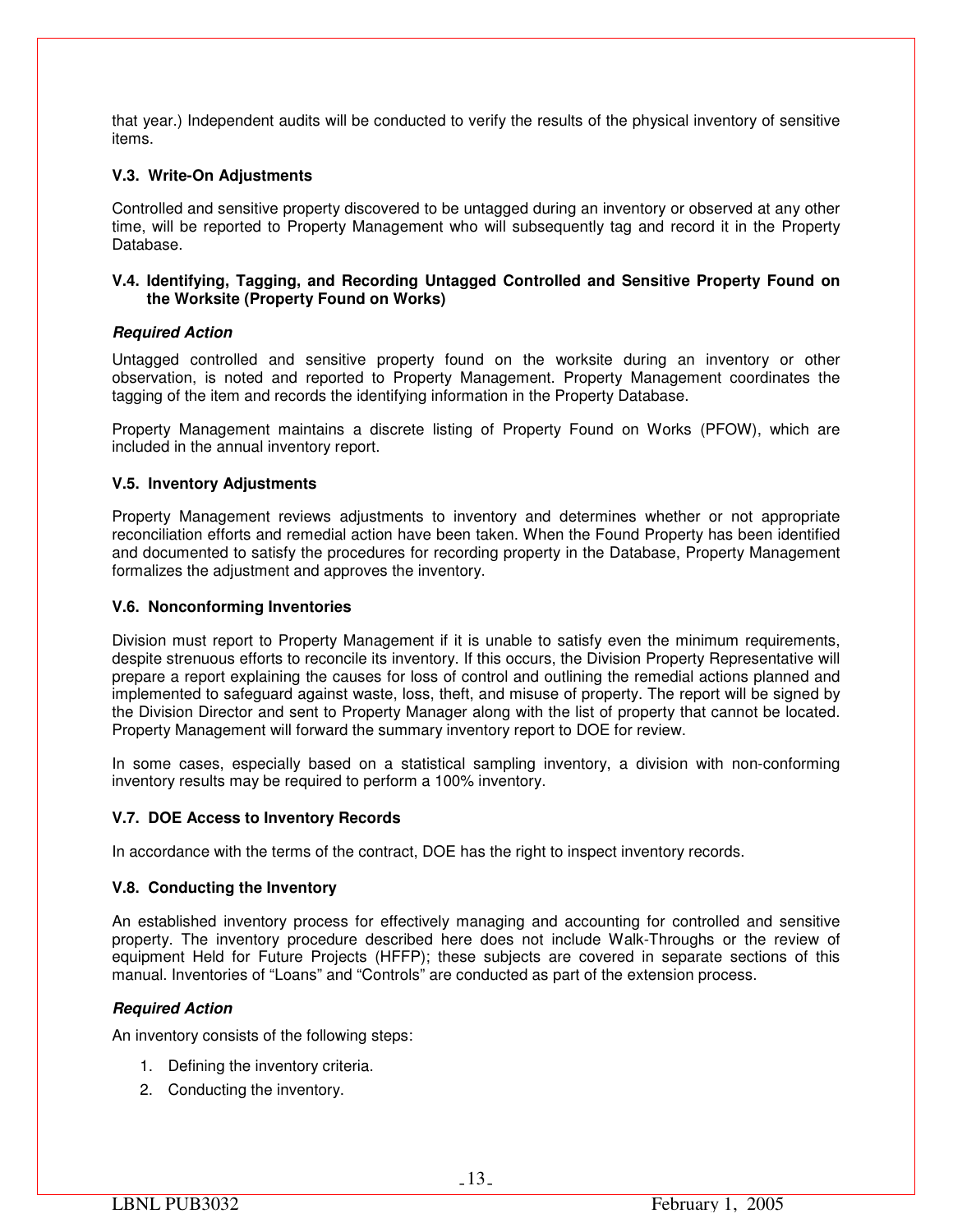- 3. Identifying, investigating, tagging, and recording untagged assets.
- 4. Reconciling the inventory.
- 5. Validating the inventory process.
- 6. Retiring unaccounted-for property items.
- 7. Reporting the results of the inventory to Laboratory Management and DOE.

## **V.8.1. Defining the Inventory Criteria**

Property Management will determine the dates of the inventory, items and the criteria that will be used to document that a property item has been accounted for during the inventory.

## *Required Action*

The inventory will be conducted with the following steps:

- 1. Establish starting and ending dates for the inventory.
- 2. Define the criteria for the inventory base.
- 3. Produce the list of items in the inventory base.
- 4. Establish the criteria for determining that an item in the inventory base has been accounted for.
- 5. Determine who performs the inventory.
- 6. Establish the reconciliation schedule.
- 7. Define the method used to perform the audit of the physical inventory.
- 8. Establish the inventory status-reporting schedule.
- 9. Include a member of Office of the Chief Financial Officer in both the inventory population selection, to ensure that all items of personal property are subject to possible selection and oversee the statistical sampling methodology used in the validation process.

## **V.8.2. Conducting the Inventory**

Each Division will utilize barcode readers, online database transactions, or the Property Removal/ Inventory forms to conduct the inventory according to the property selection criteria.

## *Required Action*

There are four main drivers in the inventory process:

- 1. Account for property items in the inventory base consistent with the inventory criteria.
- 2. Record the items that have been accounted for.
- 3. Generate inventory progress reports for the institution.
- 4. Include a member of Office of the Chief Financial Officer to ensure that the physical inventory is accurately reported.

## **V.8.3. Reconciling the Inventory**

## *Required Due Diligence*

If the inventory results in unaccounted-for items, Property Management will conduct a formal review of the process to determine whether or not all due diligence has been applied to locate any unaccounted-for property. Items that remain unaccounted for are considered to be candidates for retirement.

 Each division prepares documentation for all unaccounted-for property items, submits the documentation to Property Management, and formally recommends unaccounted-for property items for retirement. Property Management reviews the Division list and if it concurs with the recommendations, initiates retirement of the unaccounted-for items.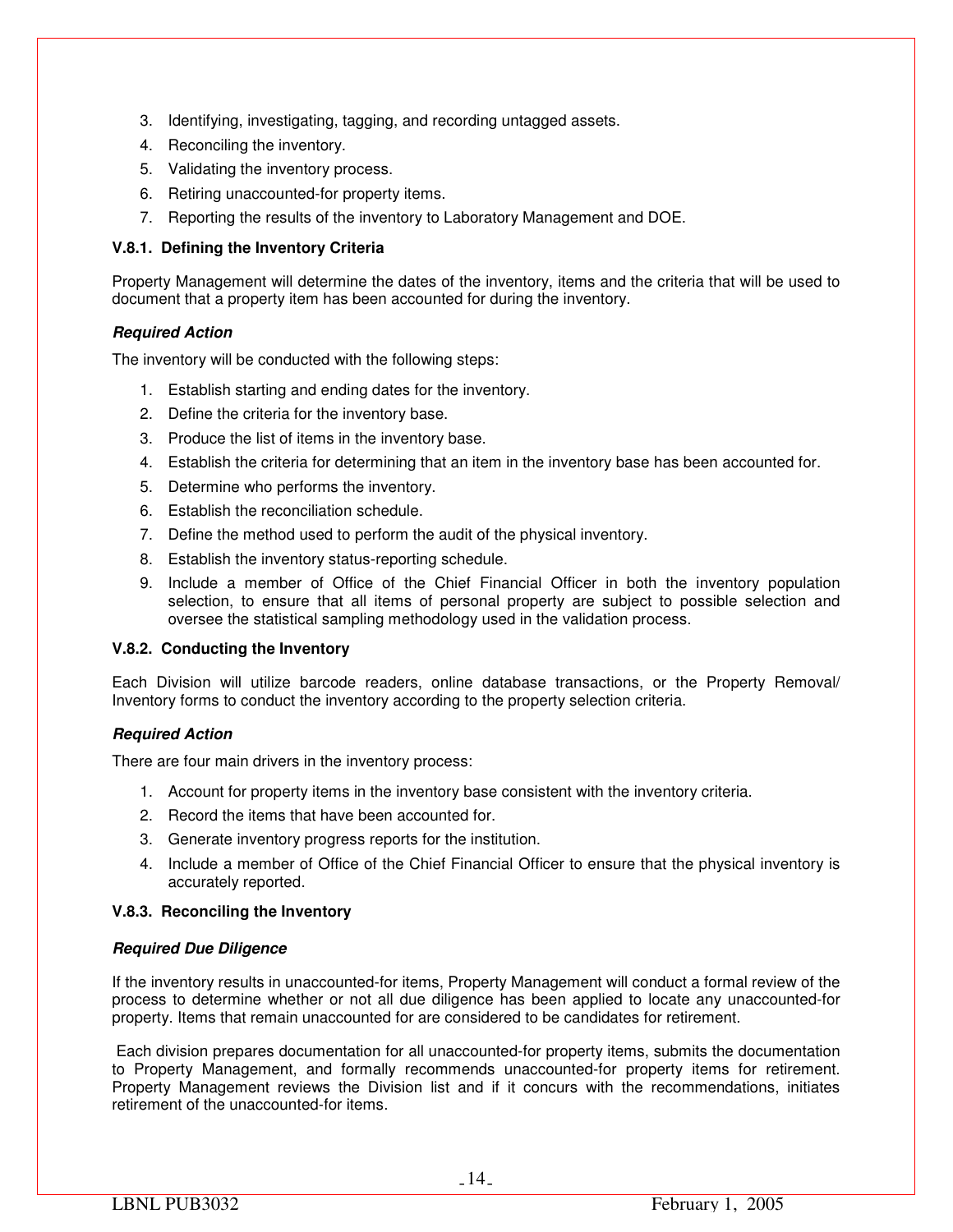## **V.8.4. Validating the Inventory Process**

## *Required Action*

Property Management will validate the inventory process by taking a statistical sampling of the inventory base, or by some other method of validating the inventory.

## **V.8.5. Reporting the Inventory Results**

## *Required Action*

Divisions will report results of the inventory to their Senior Management.

## **V.8.6. Retiring Unaccounted-for Property Items**

## *Required Action*

Property Management approves retirements retires the unaccounted-for items in the Property Database and notifies Office of the Chief Financial Officer.

## **V.8.7. Reporting the Inventory Results**

## *Required Action*

At the completion of the inventory and retirement of unaccounted-for property items, Property Management submits a report of inventory results to DOE, Laboratory Senior Management, and Lab Security.

## **VI. Property Review**

The Laboratory Review ensures the quality and accountability of the property management systems by conducting a review of each division's administrative areas every three years. The purpose of the review is to monitor the accuracy of property custodian assignment, the property number, the serial number, and location and to verify that property assets identified with a barcode number are entered into the property database.

Property Management is responsible for ensuring that reviews are scheduled every three years. Exceptional property activities may occasionally necessitate rescheduling. Property Management and the Division Property Representative perform the review together or designee and a representative from DOE is invited to participate.

The Property Management organization establishes the review process and recommends actions to the division management. The division receiving the recommendations is responsible for correcting any deficiencies or discrepancies within a specified time.

Untagged controlled and sensitive property items found on the worksite during a review will be appropriately tagged and recorded into the property database.

The goal of the Review is to ensure the quality and integrity of the property database and accountability for property by

- Ensuring appropriate application of policies and procedures.
- Comparing property items identified with a barcode number to the property database for accuracy of custodian.
- Comparing property items identified with a barcode number to the property database to ensure that the property has been recorded.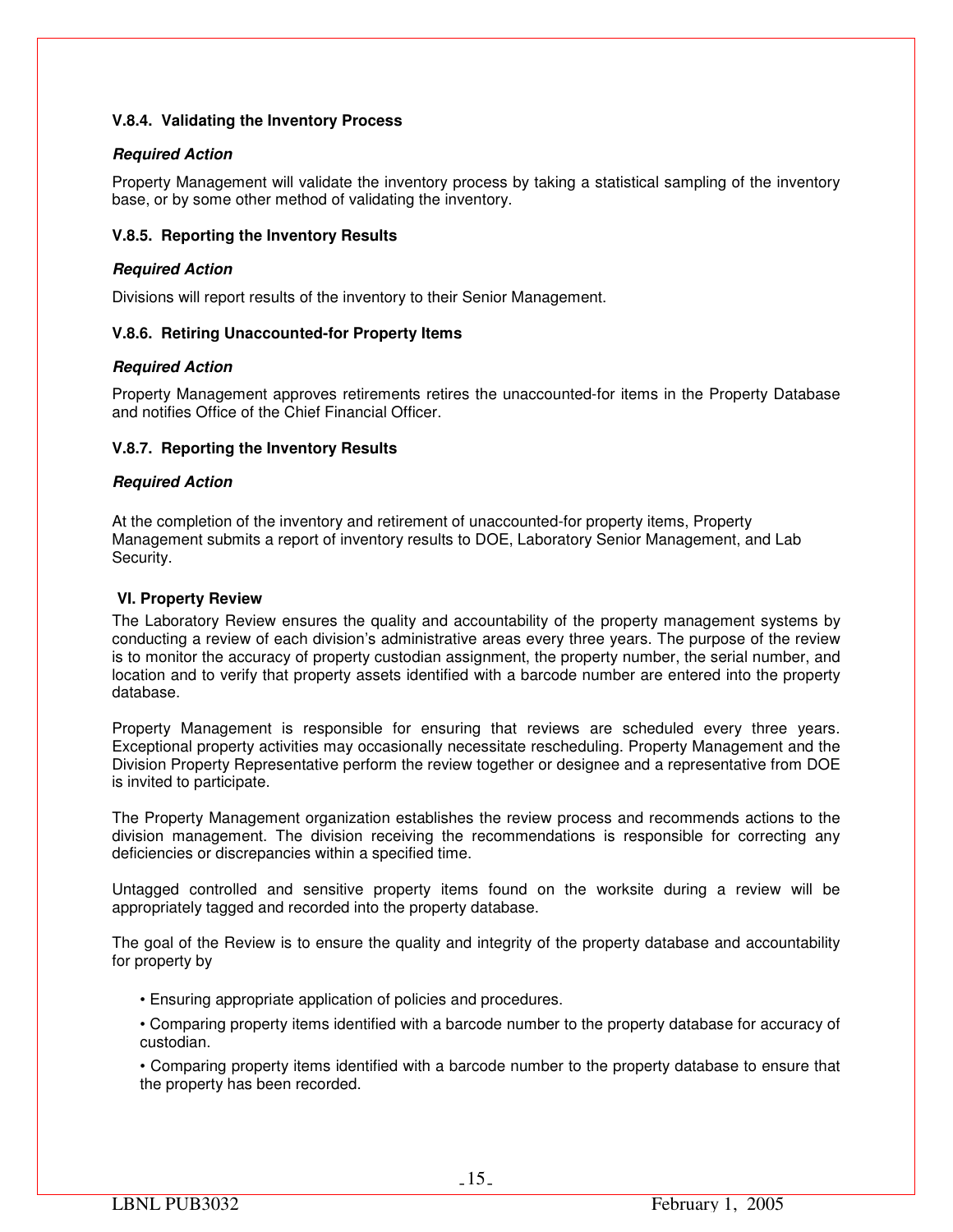## **VI.1. Planning the Review**

## *Required Action*

Property Management determines the number of assets to be reviewed—10% of all assets owned by the division—and formalizes a schedule.

## **VI.2. Conducting the Review**

## *Required Action*

Property Management, together with the Property Representative or designee, will review the administrative areas and list the date, division, location, barcode property numbers, and the name of the physical custodian supplied by the Property Representative. Once the required number of assets are randomly selected from various buildings and rooms, the assets will be compared to the database. Property Management will monitor the follow up actions to update the property database.

## **VI.3. Reviews and Reports**

#### *Required Action*

Following the Review, the Property Representative reviews the list of assets to determine whether or not they have been correctly entered into the property database.

Property Management maintains a file of conclusions and recommendations resulting from the Review, and determines division compliance with property management policies and procedures.

#### **VII. Utilization Walk-Through Program**

The objective of the Utilization Walk-Through every two years is to ensure maximum use of all property. Property Management together with the selected Division Property Representative, conduct a Walk-Through of non-administrative areas to identify property not being used or part of a planned project.

Property Management, through the Property Representative, is responsible for ensuring that reviews are scheduled every two years. In some cases, the Division's prior year's performance may allow for a oneyear extension. Property Management conducts the Walk-Through with the participation of the Property Representative and Senior Line Managers.

A representative from DOE is invited to participate.

Property Management validates Walk-Through actions and, if necessary, recommends any remedial action to the division management, who is responsible for developing a plan to correct the deficiencies or discrepancies within a specified time.

Untagged controlled and sensitive property items found on the work site during a Walk-Through will be appropriately tagged and recorded into the Property Database.

The goal of a Walk-Through is to ensure effective use of property by

- Ensuring appropriate application of policies and procedures.
- Reusing property within the program.
- Assigning property to equipment pools.
- Placing property in the HFFP program.
- Releasing property to the Offsite Warehouse excess program.
- Ensuring that property outside is protected from the elements.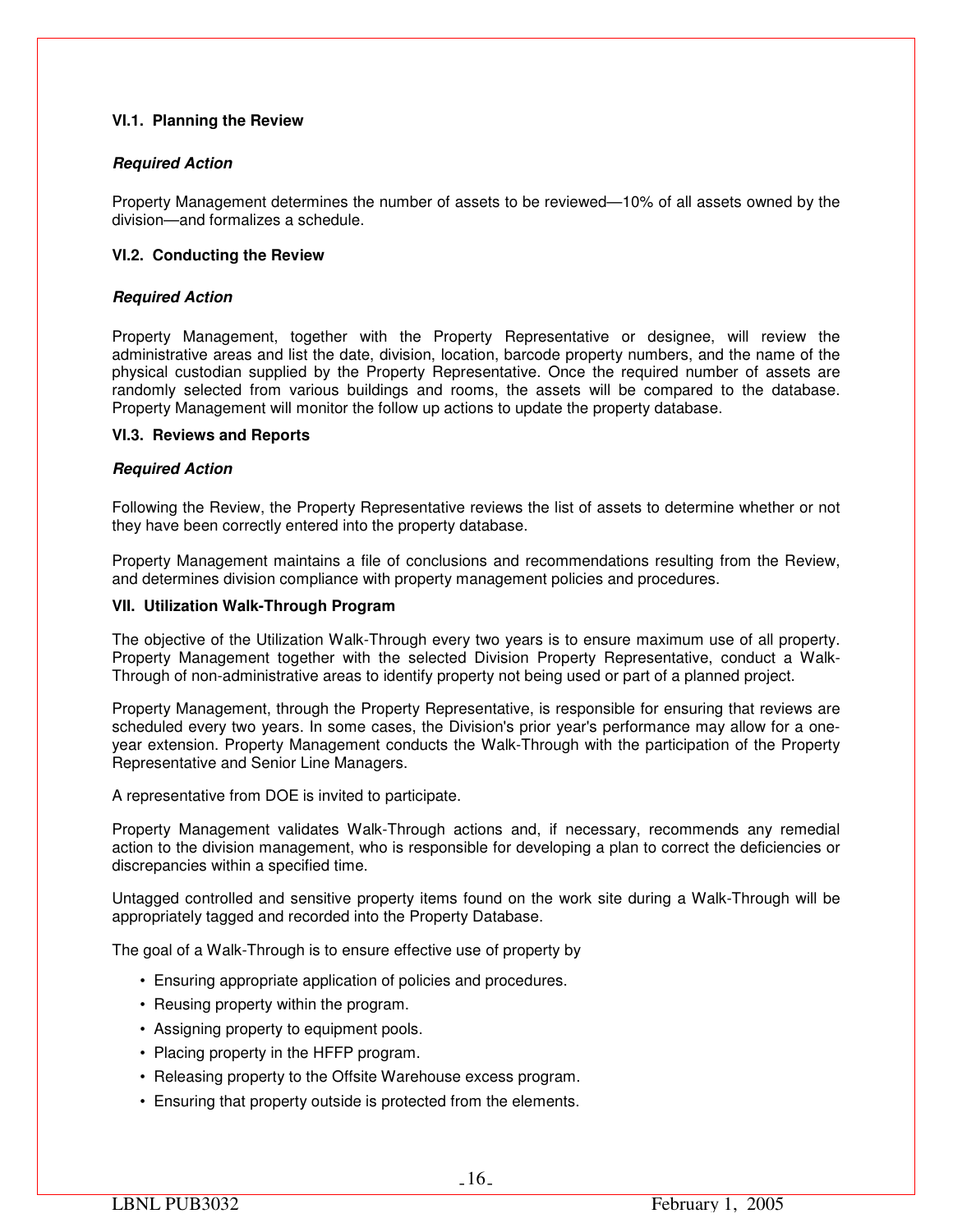## **VII.1. Planning the Walk-Through**

## *Required Action*

Property Management develops a plan for the Walk-Through activity that defines the areas to be covered and formalizes a schedule.

## **VII.2. Conducting the Walk-Through**

## *Required Action*

Property Management, with the Property Representative and senior Line Management, inspects the scientific, technical, or local storage areas within the division and identifies any property that is unused or unnecessary and has been identified as having no foreseeable use by that division. Idle or unprotected assets will be placed on a list and will form the basis for reporting closure on all items.

Property Management invites a representative of DOE to participate in all Walk-Through activity.

## **VII.3. Reviews and Reports**

## *Required Action*

The Property Representative reviews any property discovered unused and develops remedial action as appropriate.

Property Management maintains a file of all Walk-Through results and reviews division compliance with property management policies and procedures.

## **VIII. Equipment Held for Future Projects**

## **VIII.1. Definition, Use, and Storage of Equipment Held for Future Projects**

It is the policy of the Laboratory to maximize the use of property. Therefore, storage of property will be limited and will be in conformance with the provisions of this section.

The equipment Held for Future Projects (HFFP) program enables management to

- Retain property that is not currently in use but that has a known use in future Laboratory programs.
- Identify the types and amounts of property HFFP through reviews and reporting procedures.

The intent of the equipment HFFP program is that property will be

- Retained when economically justified.
- Made available for use by others.

On the basis of approved economic justification for retention, requesting groups place in storage such property for a known future use or a potential use in either planned projects or future experiments.

The equipment HFFP program excludes the following:

- Spare equipment that is a backup for equipment in service.
- Spare equipment and equipment that is defined as standby.
- Excess plant equipment.
- Original crating material held for reuse.

## **VIII.2. Reviews and Approvals**

The Line Manager reviews and approves the initial request for retaining Equipment HFFP. The responsible Division Director or designee must formally review and sign the re-justification.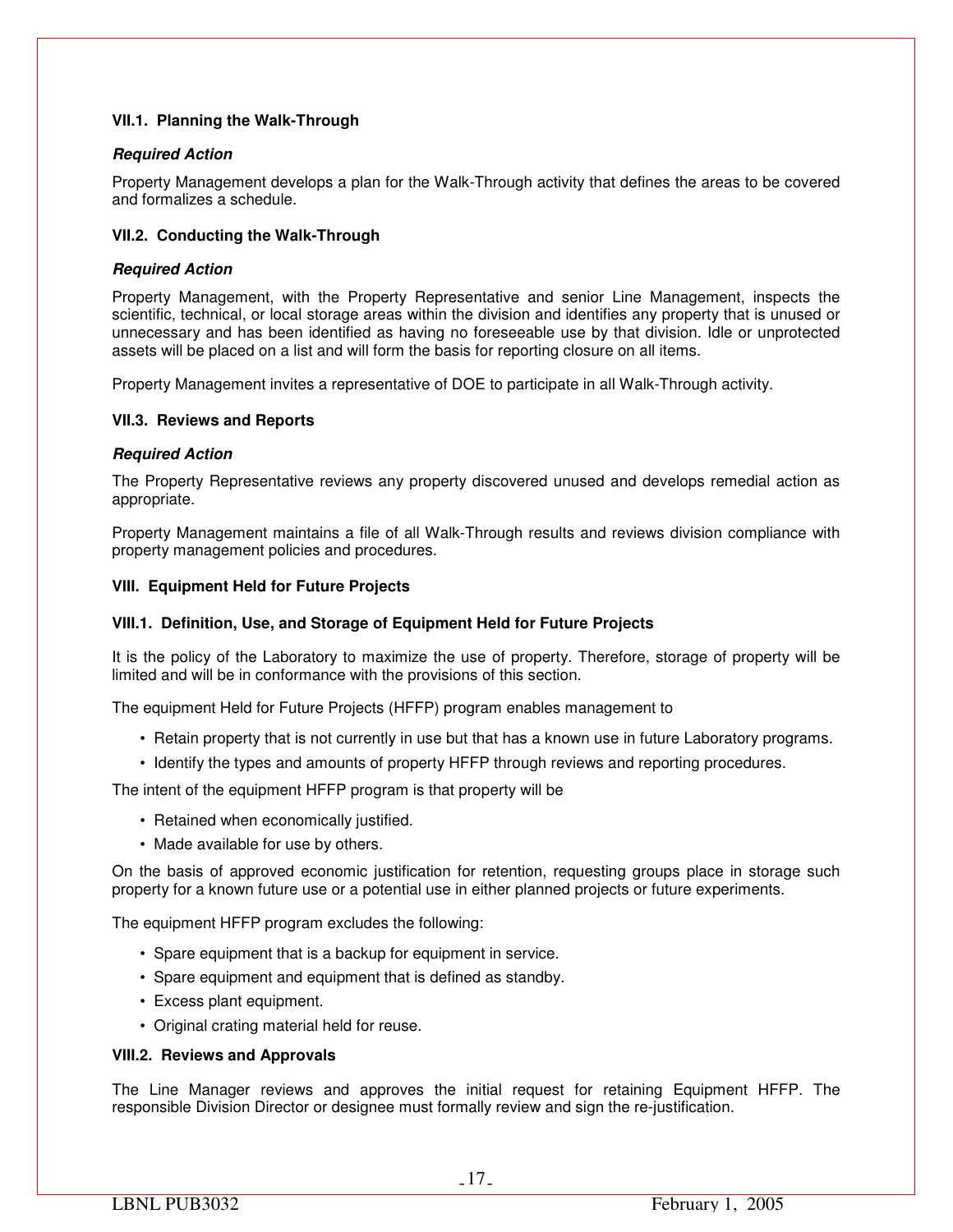Property Management will review the re-justifications and will check for the approvals described above.

The equipment HFFP program is used for property that has a specific future use but is not expected to be used for at least one year.

A division, through its Property Representative, retains stewardship of any property it places in storage.

## *Required Action*

To meet the requirement for re-justification, the Facilities/Off-Site Storage group annually submits reports to divisions of property HFFP. The subsequent results will be submitted to Property Management, for reporting to DOE.

During annual reviews of Equipment HFFP, the Division Director or designee will indicate, item by item, property that is available for reassignment to other Laboratory groups. Some items may not be suitable for reassignment if they are costly or include a unique instrument that requires special skills for operation. A listing of items eligible for reassignment is made available throughout the Laboratory.

## **IX. Excess Process**

Laboratory policy dictates that when property no longer meets the needs of the Laboratory, it will be made available for re-deployment to Government and state agencies or be sold through the Excess Program.

## *Required Action*

Property is declared excess by a property custodian. After receiving the item along with required documentation, the Offsite Warehouse records the item as excess and accepts accountability.

The excess organization reviews the explanation of the condition of the item and assigns a General Services Administration Condition Code. Items coded 1-9 are processed as excess items. Items coded "X" or "S" are processed as scrap or salvage. (See the Appendix A for a complete listing of Condition Codes).

## **IX.1. Notification of Availability for Reutilization**

## *Required Action*

Excess items are made available to groups within the Laboratory as soon as they are received by the offsite warehouse based on

- 1. Acquisition Value
- 2. Federal Supply Classification (FSC) Code
- 3. Condition Code

and are documented as follows:

- Reportable.
- Non-reportable.
- Automatic Data Processing Equipment (ADPE) reportable.

Property is screened for reutilization by other Government agencies through the DOE Reportable Excess Automated Property System (REAPS). In addition, a representative of the General Services Administration (GSA) performs occasional site visits to evaluate reuse of Berkeley Laboratory assets.

## **IX.2. Redeployment of Property**

The Laboratory encourages the redeployment of property within and between Divisions, and to other Government agencies.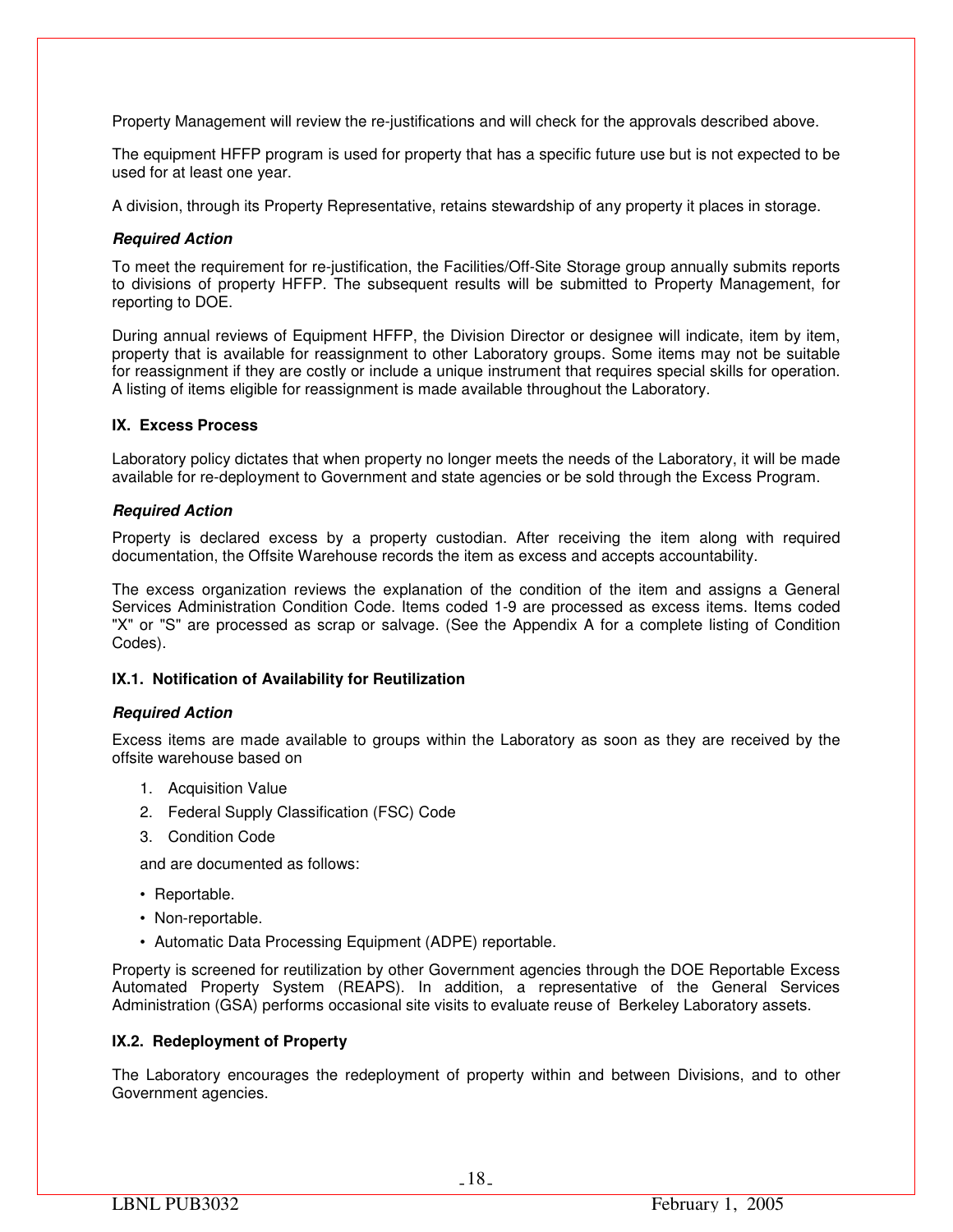## *Required Action*

Upon redeployment to another Laboratory steward, the Excess Group assigns the asset to the new division and custodian.

If transfer is to another Government agency, the property item is retired from the Property Database.

If a property item completes the reutilization cycle without being re-deployed within the Laboratory or transferred to another Government agency, the item will be disposed of through donations to nonprofit schools and organizations or sold through Bid-Lot Sales. (Section X.10. below)

## **IX.3. Acquisition of Property Through the Excess Process**

All acquisitions of property through the excess process must be processed through Procurement.

The requesting group or division is charged for normal packaging, crating, handling, and transportation costs.

## **X. Disposition of Property**

## **X.1. Reasons to Retire Property**

Property Management alone is authorized to retire actual property. The Offsite Warehouse may retire assets as salvaged, donated or sold "as is" in Bid-Lot-sales. Some of the criteria for retirement of property are that it has been

- Traded in/replaced.
- Lost, destroyed, or damaged.
- Dismantled.
- Stolen.
- Abandoned.
- Unaccounted-for as a result of inventory.
- Transferred outside the Laboratory.
- Donated to a nonprofit organization.
- Sold in Bid-Lot-Sale.

## **X.2. Trade-Ins/Replaced Property**

Property Management may authorize retirement of property that has been traded-in for new items or replaced through upgrades or other exchanges. This policy includes property under warranty where the vendor has a policy of replacement rather than repair. Property Management adjusts the records following such exchanges.

The acquisition value of the newly acquired trade-in assets are recorded based on the purchase order dollar value. Any adjustment to the acquisition value based on trade-in is an Office of the Chief Financial Officer function.

## *Required Action*

The requester declares to the procurement organization its intent to trade in, upgrade, or exchange a property item. A Shipping Document is prepared by the requester or buyer, indicating the property number of the asset being traded in. The bar-coded property number is removed from the equipment and placed on the shipping document.

Property Management adjusts the record after the item has been exchanged and authorizes retirement of the original item and records the replacement item in the Property Database.

## **X.3. Lost, Destroyed, or Damaged Property**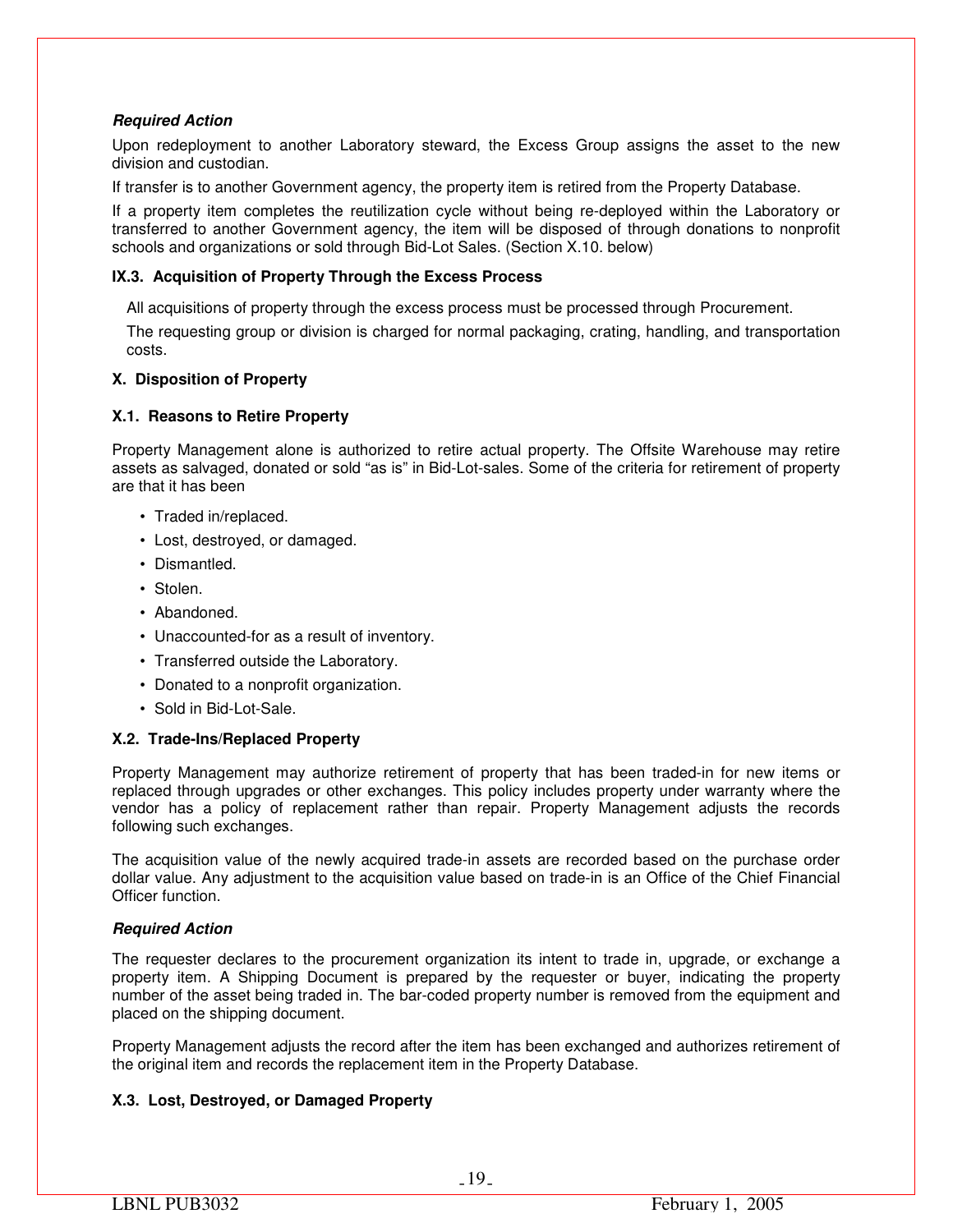This is property that has been documented as lost, destroyed, or damaged, as for example in an experiment.

Property Management authorizes the retirement of lost, destroyed, or damaged property upon receipt of a request by the Property Representative. Supporting documentation must accompany the request. Property Management cannot authorize retirement of the item unless the circumstances are documented in sufficient detail to establish that the property is lost, destroyed, or damaged beyond repair. Upon acceptance, the Property Management authorizes retirement of the property number.

Line Management is responsible for formally reviewing the circumstances surrounding the loss, destruction, or damage and taking action as appropriate.

#### *NOTE*

*This policy applies to all Government property and is not limited to tagged property.* 

## *Required Action*

The property custodian reports that the item has been lost, destroyed, or damaged either to the Property Representative or directly to Property Management, who review the documentation.

Line Management performs a formal review of the circumstances surrounding the loss, destruction, or damage. Line Management takes action as appropriate, and reports the results of the formal review and the action taken to Property Management and to the Property Representative.

Property Management reviews the documentation and prepares the Retirement of Accountable Item (RAI) form. If the documentation substantiates the loss, destruction, or damage, Property Management retires the item in the Property Database.

## **X.4. Dismantlement of Property**

Property Management retires dismantled, or cannibalized, property upon receipt of a Property Representative request to retire the item, which must include supporting documentation and approval by the Divisional senior management. Property Management cannot retire the item unless the circumstances are documented in sufficient detail to establish that the property has been dismantled. Upon acceptance of the evidence, Property Management authorizes retirement of the property number. Any residual property is either defined a new property asset, added to an existing asset acquisition value or sent as scrap to the Excess facility for processing.

## *Required Action*

The Property Custodian reports to the Property Representative the intent to dismantle the item. The Division must request in advance approval from the Property Manager to dismantle the asset. The request to dismantle must have Divisional senior management approval. When the item has been dismantled, the Property Representative verifies and documents the action and then forwards a request to Property Management for retiring the item.

Property Management reviews the documentation and, if the documentation is sufficient to substantiate the dismantling, authorizes retirement of the item in the Property Database. The residual property is then forwarded to the Offsite Warehouse for salvaging.

## **X.5. Stolen Property**

The Laboratory security organization investigates missing property reports to establish whether in fact a theft has taken place. When the Laboratory security organization establishes that property has been stolen, it is officially classified as stolen and reported to Property Management, who authorizes retirement of the item in the Property Database.

## *NOTE*

*This policy applies to all Government property and is not limited to tagged property.*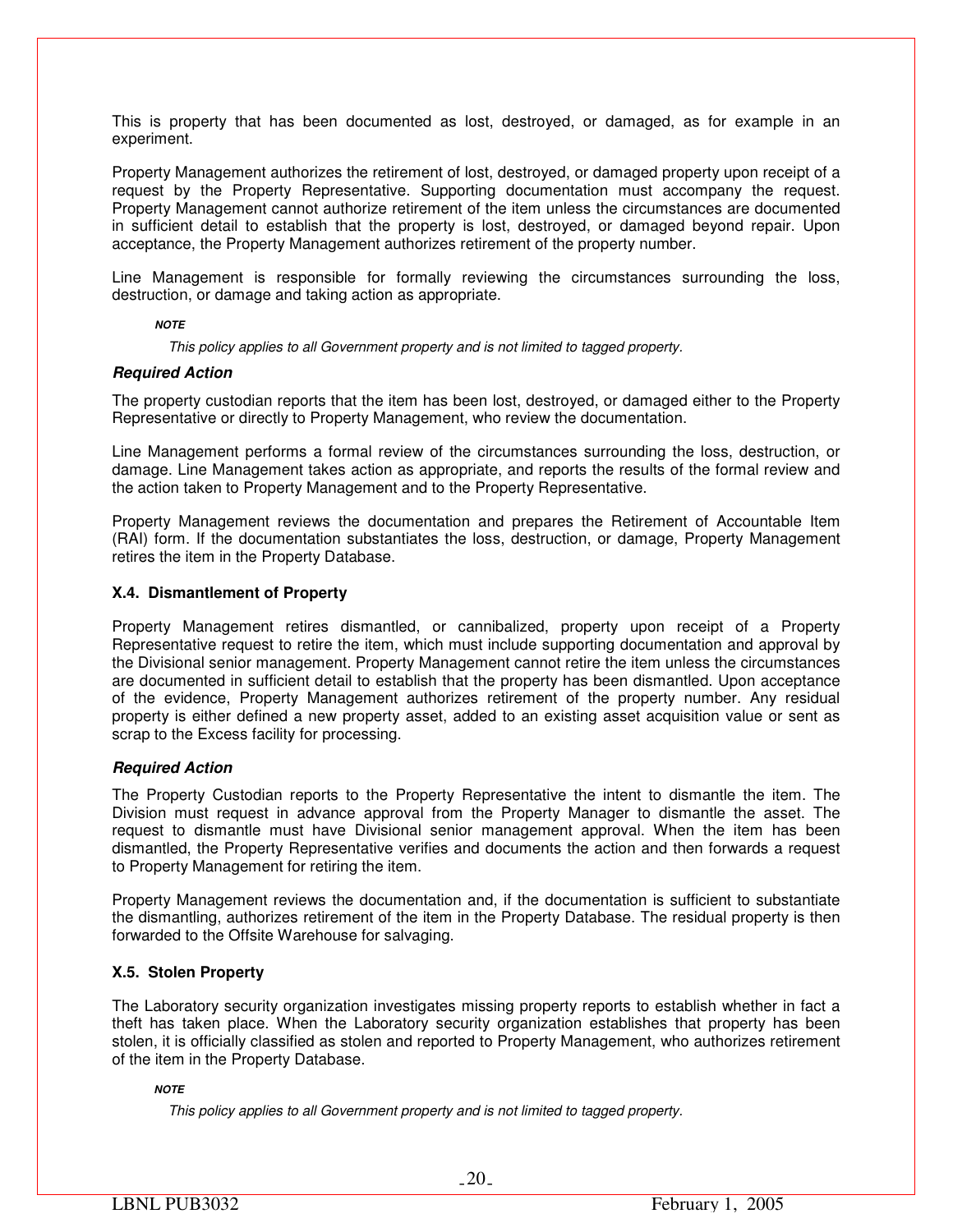## *Required Action*

The property custodian reports to the security organization that an item may have been stolen. The security organization reviews the circumstances to establish whether the item was stolen and provides a report to Property Management. Upon receipt of the report from the security organization establishing that the item was stolen, Property Management authorizes retirement of the item from the Property Database.

A report of the stolen item is provided to DOE.

## **X.6. Abandonment of Property**

Property is considered to be abandoned when it is determined to have no commercial value, or if the value of the property is so low that the cost of its care and handling would exceed the estimated proceeds from its sale.

Requests to abandon property are reviewed and approved as appropriate, by the Division Property Representative. The request along with supporting documentation is then forwarded to Property Management for final Laboratory approval and authorization of retirement.

DOE must approve all abandonment actions.

## *Required Action*

The Property Custodian or a Division technical representative may initiate a request to abandon property. The request is reviewed, and if approved by the Property Representative, is sent to Property Management for its review and approval and then forwarded to DOE for final approval. Property Management coordinates the abandonment of the property, which may be scrapped or salvaged. If salvaged, the recipient of the salvaged property must accept title to it. Upon completion of all required documentation, Property Management then authorizes retirement of the item in the Property Database.

## **X.7. Property Unaccounted-for as a Result of Inventory**

Property Management ensures that appropriate reconciliation efforts and remedial action have been performed before it approves the results of the inventory. Upon approval of the inventory results, the Property Management will initiate the process to formalize the inventory adjustment once "due diligence" has been expended in locating the property.

## **X.8. Property Transferred Outside the Laboratory**

Property may be transferred to DOE or other federal, state, or local government agencies. These types of transfers include Excess and Administrative Transfers.

An Excess Transfer transfers both title and accountability to another federal agency or contractor. Such items must be screened appropriately within DOE before transfer.

In an Administrative Transfer of accountability to a DOE agency or contractor, the title remains with DOE. Transfer to non-DOE agencies are non-reconciling Administrative Transfers.

Property Management must review and approve all transfer agreements. When the transfer documentation is complete, Property Management authorizes retirement of the item in the Property Database.

## *Required Action*

Property Management must be contacted for preparation and processing of an administrative transfer of property, either in or out of the Laboratory. The transfer is not authorized until the Laboratory receives a signed copy of the Standard Form 122.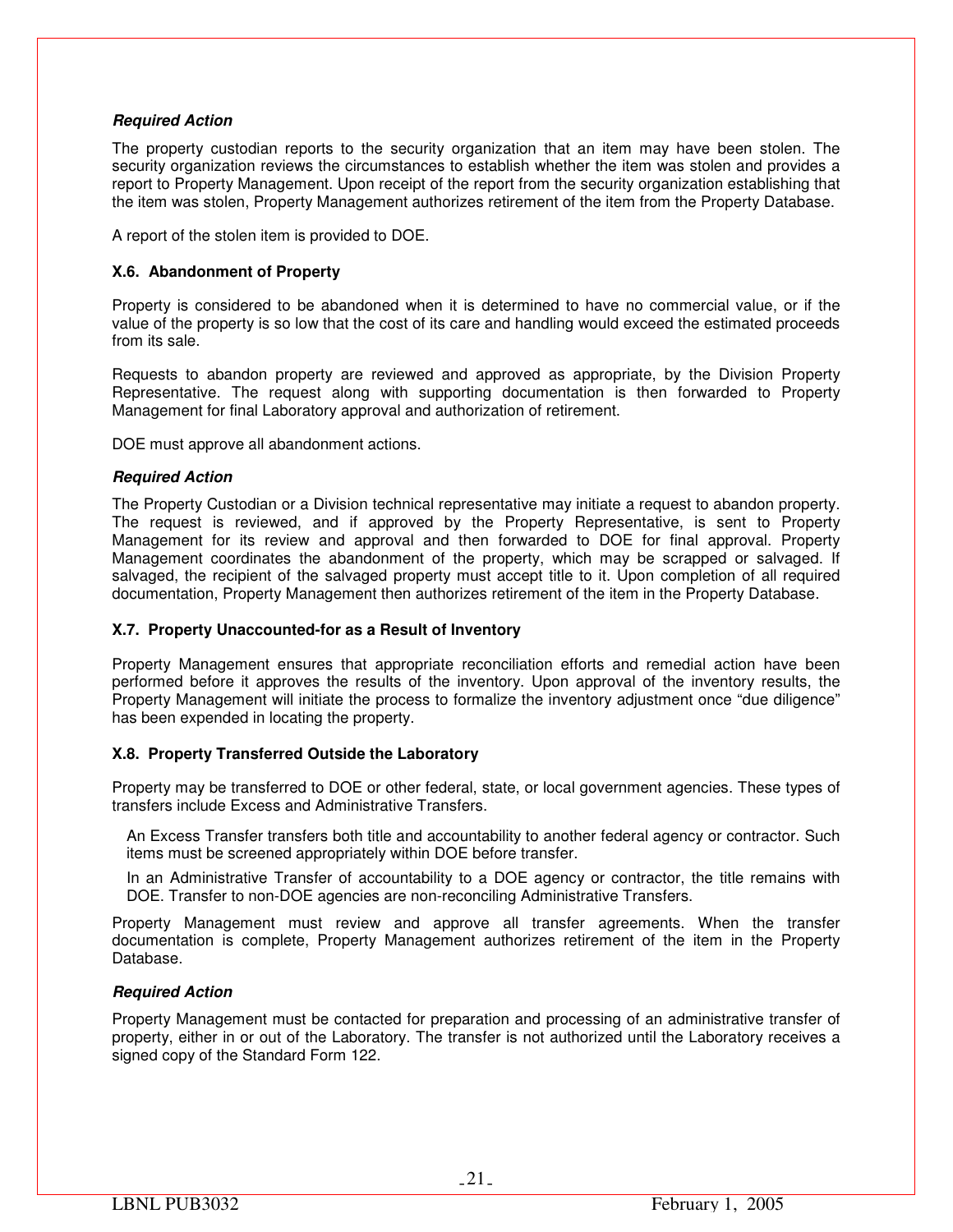## **X.9. Donations of Property**

Research equipment no longer needed by the Laboratory and screened through the DOE REAPS system may be donated to an educational institution or nonprofit organization for use in conducting their scientific research activities.

DOE offers a unique donation program called Energy-Related Laboratory Equipment (ERLE), wherein educational institutions may request a grant for excess assets. Approval to provide this property must be from DOE and the organization receiving the grant must pay for all crating and freight charges.

## *Required Action*

The Offsite Warehouse supervisor maintains a list of assets available for donation. Nonprofit institutions or organizations may submit written requests for specific types and quantities of items, along with a copy of their tax-exempt statement. The request will be reviewed by the Property Manager and if approved, the supervisor will prepare a shipping document for signature.

The donated assets are noted in the record and retired from the Property Database.

## **X.10. Sale of Property**

Public sales or scrap and salvage sales to vendors are additional allowable dispositions of surplus items and may be sold only after completion of the excess screening process. Surplus items are retired from the Property Database at the time of sale, and all Government markings are removed.

## **X.10.1. Fixed Pre-priced Sales**

The Laboratory establishes a fixed pre-priced sale amount for specific commodities such as furniture items and consumer electronic equipment. These goods are available for sale only when there is an excess supply on hand.

## *Required Action: Fixed Pre-priced Sale*

The Warehouse Supervisor and the Property Manager will agree on the commodities as well as the Prepriced Sale amount for the specific goods available for sale to the public. This price list will be published at the warehouse and available form the Property Management Home page. Neither the Warehouse Supervisor or the Warehouse staff and the Property Manager may purchase the pre-priced sale items.

## **X.10.2. Bid-Lot Sales**

Bid-Lot sales are conducted for all other items not covered by the Pre-priced policy. The goods are available only when there is an excess supply on hand.

## *Required Action: Bid-Lot Sale*

The Offsite Warehouse supervisor establishes Bid-Lot-Sale lists and distributes them to established bidders. The submittal deadline is included with the lists and after that date no other bids are accepted. A comparison of the bids is performed by lot and the supervisor notifies the high bidder. A shipping document is prepared, the successful bidder signs for acceptance of the property, and provides payment in the form of a company check, cashier's check or money order. These funds are then processed through Financial Management.

Laboratory employees, who were either prior custodians of the property or assisted in establishing the condition code of the property, may not bid, nor may employees working at the Excess warehouse procure any assets.

Offsite Warehouse retires the assets from the Property Database based on the shipping document documentation.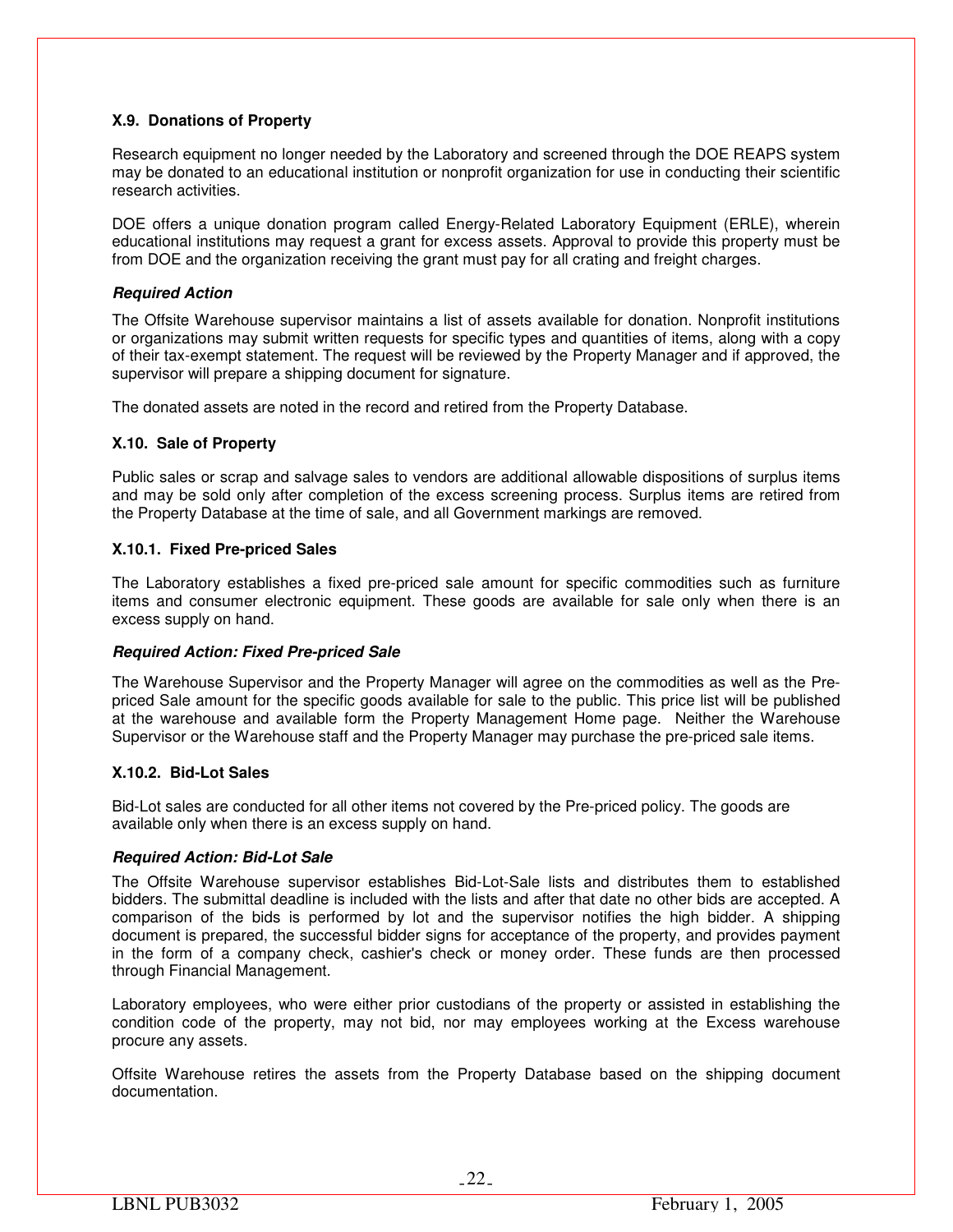## **X.11 Requirements for Recordkeeping**

Files are maintained on all property disposition, including retirement, disposal, sale, and transfer.

#### **XI. Property Removal**

Property may be removed from the Laboratory with proper authorization and documentation. The documentation identifies the individual removing the property and the property being removed. Three types of removal are authorized:

- 1. Material Passes are used for removals by individuals for specifically-identified items (a walletsized Property Pass will be issued by the Property Representative for routine and frequent movement between Laboratory and off-site locations).
- 2. Dual-signature inventory forms may also be used to document Government property at home.
- 3. Shipping documents are used for shipments by commercial carrier or items hand-delivered by Laboratory personnel to off-site facilities or subcontractors.

Laboratory personnel may use Laboratory property for official work performed at home or at off-site locations. Personnel regulations for timekeeping approvals must be observed for nonexempt personnel.

This policy applies to the removal of all property in the custody of the Laboratory, all property identified as property of the Laboratory, and all property known by the individual removing the item to be in the custody of the Laboratory.

The following are exceptions to this policy. A Material Pass is not required for removal of the following items from a Laboratory worksite:

- Stationery items such as pens and pencils.
- Work papers and binders.
- Laboratory briefcases.
- Radio pagers.
- Books.
- Computer diskettes.
- Vehicles used as a mode of transportation or being sent off-site for servicing.

There are two additional types of property that meet the same exception because of the fact that they are used both on and off site to conduct Laboratory business. They are

- Cellular Telephones.
- Personal Data Assistants.

*NOTE* 

*Telephone services policy regarding policy regarding cellular telephones requires quarterly reviews of the usage and reimbursement for personal calls.* 

## **XI.1 Responsibilities**

#### **XI.1.1. Line Management**

Line Management is responsible for

- Authorizing Material Passes.
- Approving Property Removal/Inventory forms.
- Monitoring the use of issued Material Passes and shipping documents.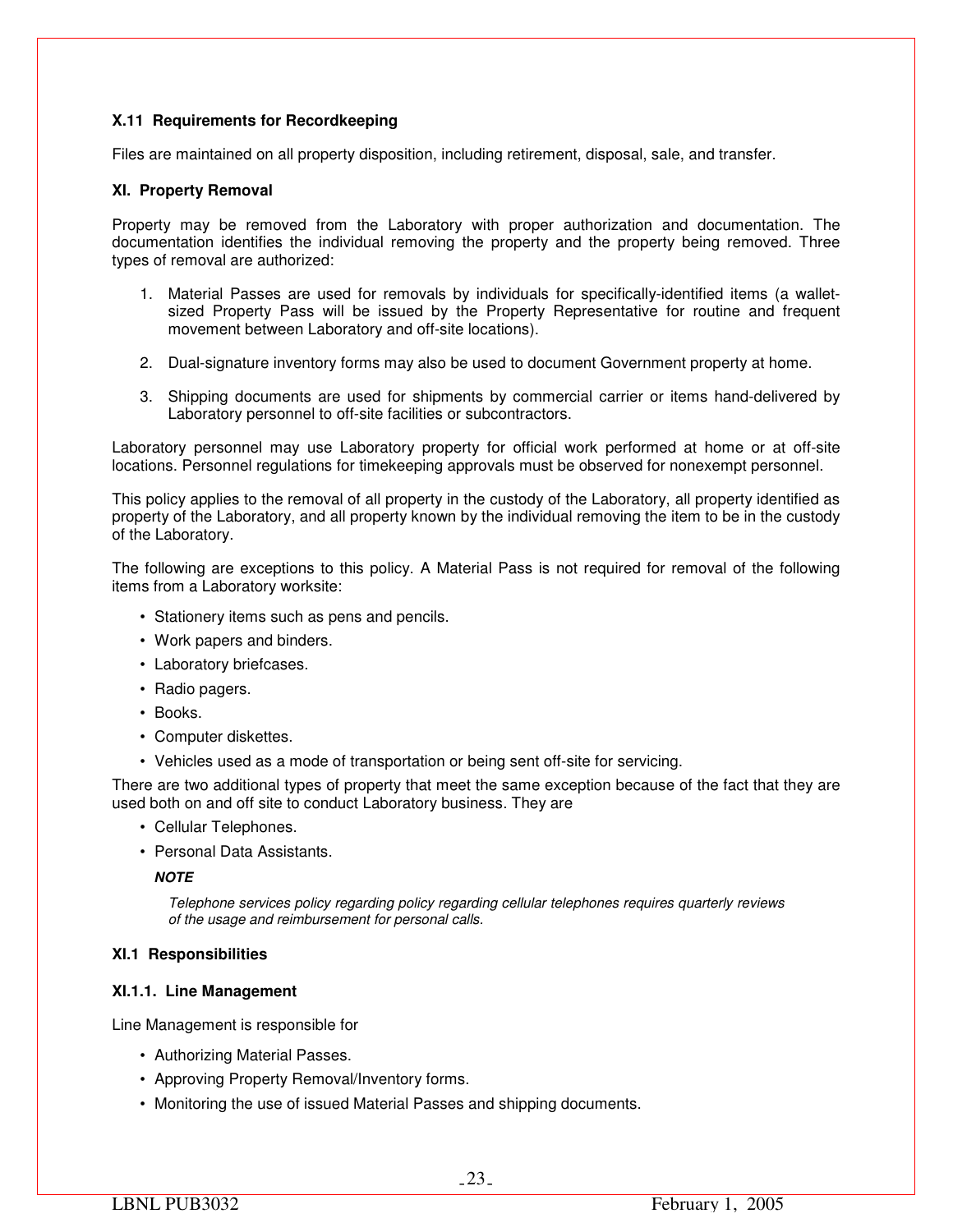## **XI.1.2. Property Representative**

The Property Representative is responsible for

- Annually reviewing employee use of Laboratory property for official work performed at home or at off-site locations to ensure compliance with policy.
- Reviewing and Issuing Material Passes.
- Maintaining documentation and approvals of property removal forms, and entering into the Property Database the designation "Home" in the Area data field.

## **XI.1.3. Property Custodian**

The property custodian is responsible for

- Protecting the property that he or she removes with a Material Pass.
- Submitting to all random inspections and searches by the Laboratory security organization and presenting the Material Pass to the security personnel at that time.
- Notifying the security organization immediately if property is lost, stolen, or missing.
- Cooperating in investigations of lost, stolen, or missing property.

## **XI.2. Use of a Material Pass**

## *Required Action*

In order to remove property from the Laboratory, the Custodian completes a Material Pass and submits it to the Line Manager for approval.

The Line Manager then reviews and approves the Material Pass and forwards a copy to the Division Property Representative.

The Custodian retains a copy of the Material Pass until the property is returned to the Laboratory.

The Property Representative maintains a file of Material Passes and reviews them on an annual basis.

*NOTE* 

*A Material Pass cannot be used to transport property to vendors or subcontractors.* 

## **XI.3. Property Removal/Inventory Form**

Property Removal/Inventory forms may be used to document both the removal of property and the inventory of property located at the homes of employees. The document for verifying Property at Home can be selected from the menu on the Property Management forms website located at http://www.lbl.gov/Workplace/Property-Management/forms/index.html. The completed form should be submitted to the appropriate Division Property Representative (See Division Contact List at http://www.lbl.gov/Workplace/Property-Management/contacts/contacts11-14-01.html

## **XI.4. Removal by Shipping Document**

The following authorizations are required in shipping property:

- All shipment of tagged property requires prior approval of Property Management, except those involving purchase activities. The Shipping group must obtain approval from Property Management before shipping any Government assets; this is not applicable to shipments involving only reports.
- If the property shipped is associated with a purchase order, authorization by the procurement organization is required.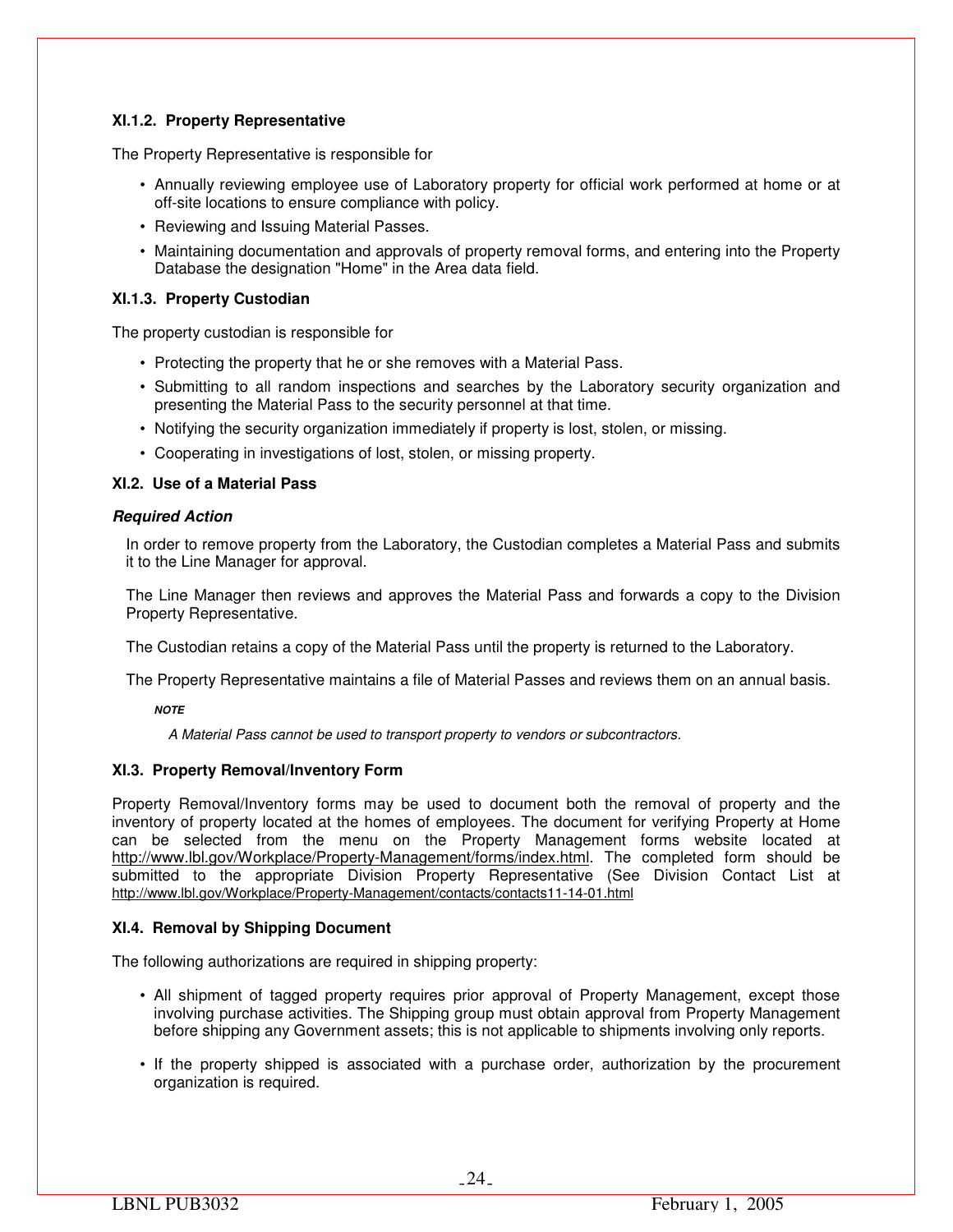• Property subject to the technology transfer rules found in Section XII.7, "Technology Transfer," also requires authorization by the Technology Transfer Office.

## *Required Action*

Shipping documents are generally used for shipments by commercial carrier.

A property custodian who wishes to remove property completes a shipping document and forwards it to the Property Representative for authorization to ship the requested property.

If the property shipped is associated with a purchase order, authorization by the procurement organization is required.

## **XI.5. Audits of Property Removals**

Property Management may audit division and/or Property Representative records of property removals as part of their general audit responsibilities.

## *Required Action*

An annual review of division and/or Property Representative records may be performed by Property Management to ensure accuracy and completeness of the records.

## **XII. Property Loans**

Laboratory property may be loaned to another group or organization for official purposes in accordance with the policies, procedures, conditions, and approvals given in Sections XII.1–XII.8.

Property Management enters into a written agreement with the borrower that covers all the terms of the loan. Records are maintained and reviewed annually for information updates or renewals, and tagged property is included in inventories.

Loans to entities located in foreign countries require the Department of Energy – Headquarters approval, prior to the asset being shipped.

If property is lost, damaged, or destroyed while on loan, the borrowing agency may be required to replace or repair the property in accordance with the loan agreement.

## **XII.1. Conditions of Property Loans**

The loan must qualify as one of the following:

- In the performance of Laboratory work.
- In support of
	- Mathematics and science education.
	- Technology transfer.
	- Director's outreach program.
- Collaborations with other researchers.
- For disaster relief or emergencies involving the loss of life or property.
	- *NOTE*

*Removal of property by an employee for official use off-site is not considered loaned property.* 

## **XII.2. Approvals and Loan Terms**

Property Management approves all loans to external organizations.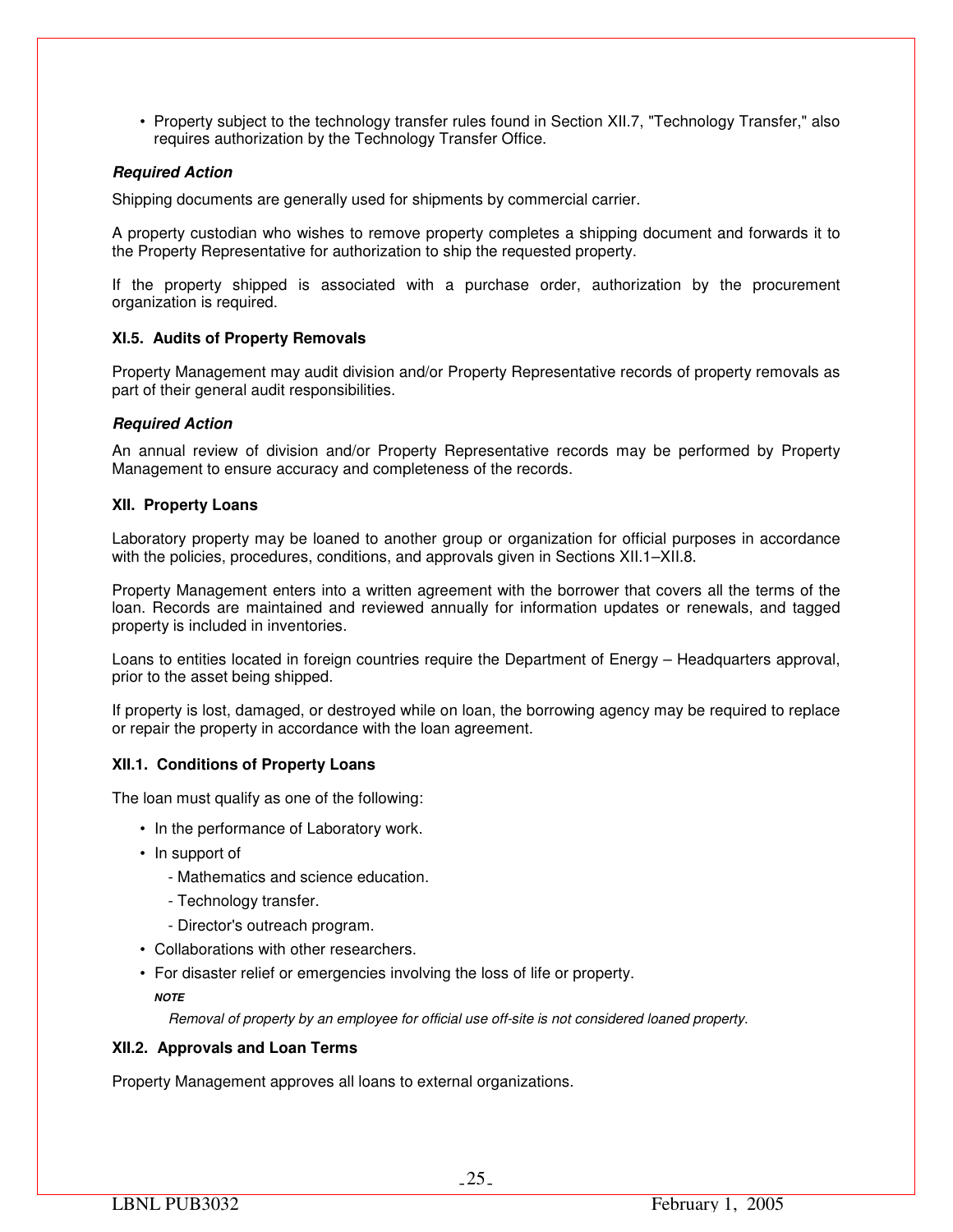The initial loan period will not exceed one year and loan extensions must be renewed annually. Property Management and the Property Representative will follow up on these loans annually and ensure that the appropriate approvals have been given for the extensions and that the loan continues to conform to the loan policy.

At the end of the loan period (including extensions), the Property Representative will request that the Property Management close the loan with appropriate documentation.

## **XII.3. Written Agreement**

All loans will be covered by a written agreement that will include the following the terms:

*Loan period, delivery time, method of transportation, payment of transportation costs, point of delivery and return, responsibilities of the borrower for the condition of the property upon its return, conditions of use, and inspection requirements.* 

## **XII.4. Initiating, Processing, and Closing Loans**

## *Required Action*

- 1. A requester or property custodian notifies the Property Representative of the intent to loan property.
- 2. Property Management reviews the request for appropriateness.
- 3. All loans must be approved by Property Management who will then prepare the Loan Agreement.
- 4. After a formal agreement is reached with the borrowing organization, the Laboratory ships the property.
- 5. The borrowing organization returns a signed agreement to Property Management.
- 6. Property Management maintains loan documentation.

## **XII.5. Director's Outreach Program**

The Laboratory sponsors a number of outreach efforts. Property may be loaned to nonprofit organizations in support of such programs. Although loans to nonprofit organizations are administered by the organization responsible for coordinating the outreach effort, the Property protocols must be followed.

## **XII.6. School Loans for Mathematics and Science Education**

Loans to schools in support of mathematics and science education are administered by the organization responsible for coordinating the program. A DOE-approved Memorandum of Understanding between the Laboratory and the recipient school is required for all loans to schools in support of mathematics and science education.

## **XII.7. Technology Transfer**

Property developed by the Laboratory that advances the national technology base may be provided to outside researchers or to commercial firms capable of marketing the technology. The property will be loaned, not granted, to recipients in every case in which the use is consistent with the nature of the property and the technology development strategy. However, property may be transferred as part of a licensing agreement.

The Sponsored Projects Office is responsible for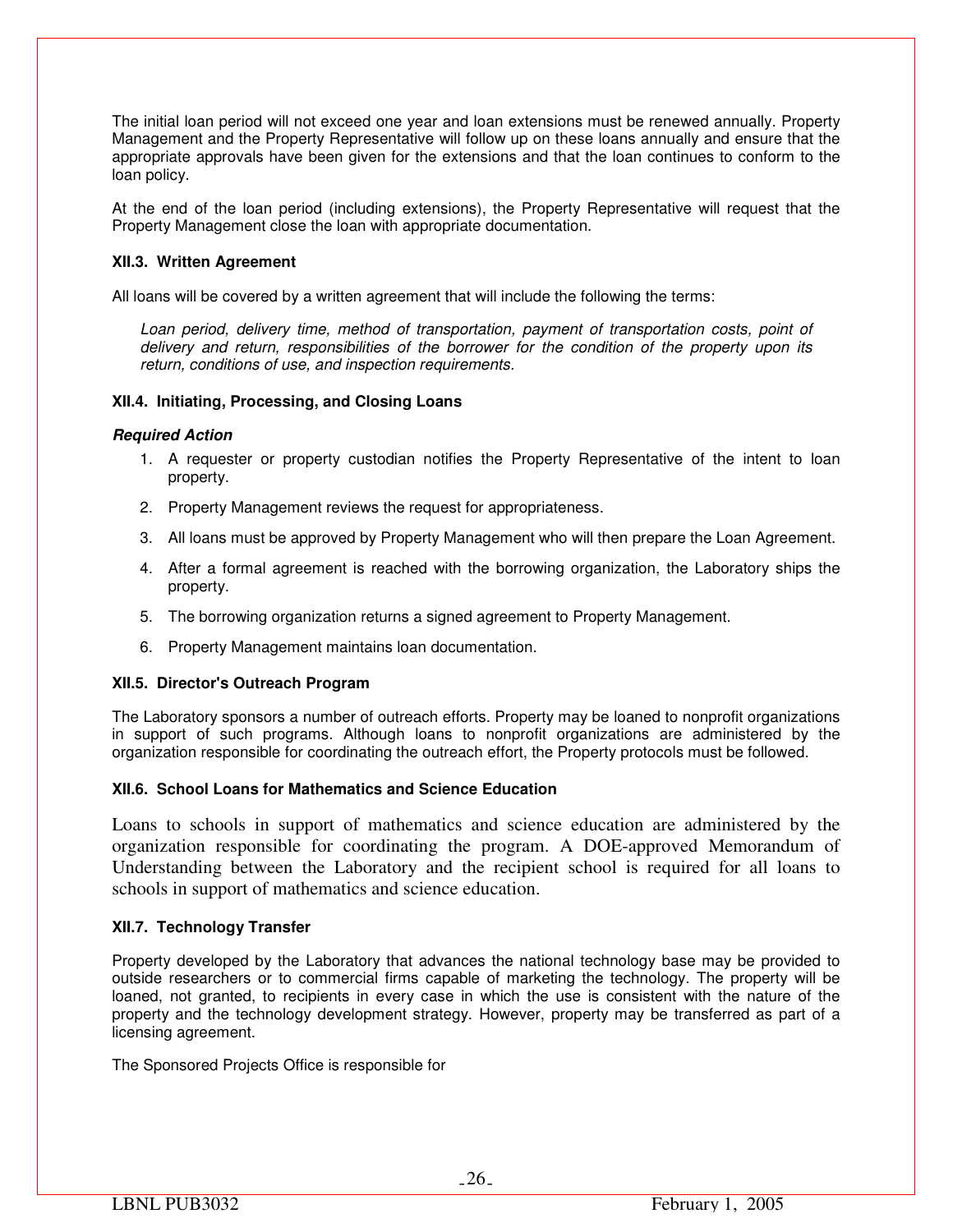- Reviewing and approving requests to transfer Laboratory-developed property that advances the national technology base to outside researchers and commercial firms.
- Determining whether Laboratory-developed property should be loaned or transferred to the outside researcher or commercial firm.
- Maintaining supporting records on Laboratory-developed property loaned or transferred to outside researchers and commercial firms.

Each employee who possesses Laboratory-developed property that advances the national technology base must obtain prior approval from the Sponsored Projects Office before requesting removal or shipment to an outside researcher or commercial firm. For tagged property, the approval of the Property Representative is also required.

Property Management is responsible for formalizing loan agreements between the Laboratory and outside organizations. Property Management will process any loans or shipments that involve Laboratorydeveloped property that advances the national technology base provided the transfer has been approved by the Technology Transfer Office.

## **XII.8. Situations Not Treated as Loans**

Property cannot be loaned to consultants by the Laboratory for work under the consultant agreement. The agreement under which the consultant is working must set forth the conditions governing the use of property.

## **XIII. Property Belonging to Others**

Property belonging to others is property that has been acquired through the Laboratory procurement organization; belongs to other federal agencies, vendors, subcontractors, or other entities; and is in the possession or custody of the Laboratory.

All property belonging to others that meets the criteria for *controlled* or *sensitive* property must be tagged. Property belonging to others is documented upon its arrival and is included in inventories as appropriate. Records are maintained to ensure accountability by the Laboratory until the property is returned to the owner.

## *Required Action*

All property belonging to others that has been acquired through the Laboratory's procurement organization remains the responsibility of the Laboratory. Controlled or sensitive property in the possession or custody of the Laboratory must be tagged with a property number.

Controlled and sensitive property belonging to others will be identified as such in the Property Database, and included inventories as appropriate.

## **XIII.1. Property Borrowed by the Laboratory**

Borrowed property has been loaned to the Laboratory from an external entity. Property Management administers all property borrow agreements involving the Laboratory. A request to borrow items totaling more than \$50,000 requires the prior approval of the appropriate Division Business Manager as well. Laboratory responsibility for liability and indemnity for losses is communicated by Property Management to the lender.

## **XII.2. Initiating, Processing, and Receiving Borrowed Property**

## *Required Action*

- 1. The requester notifies Property Management of the proposed borrow activity.
- 2. Property Management maintains records for all borrowed items and processes renewals.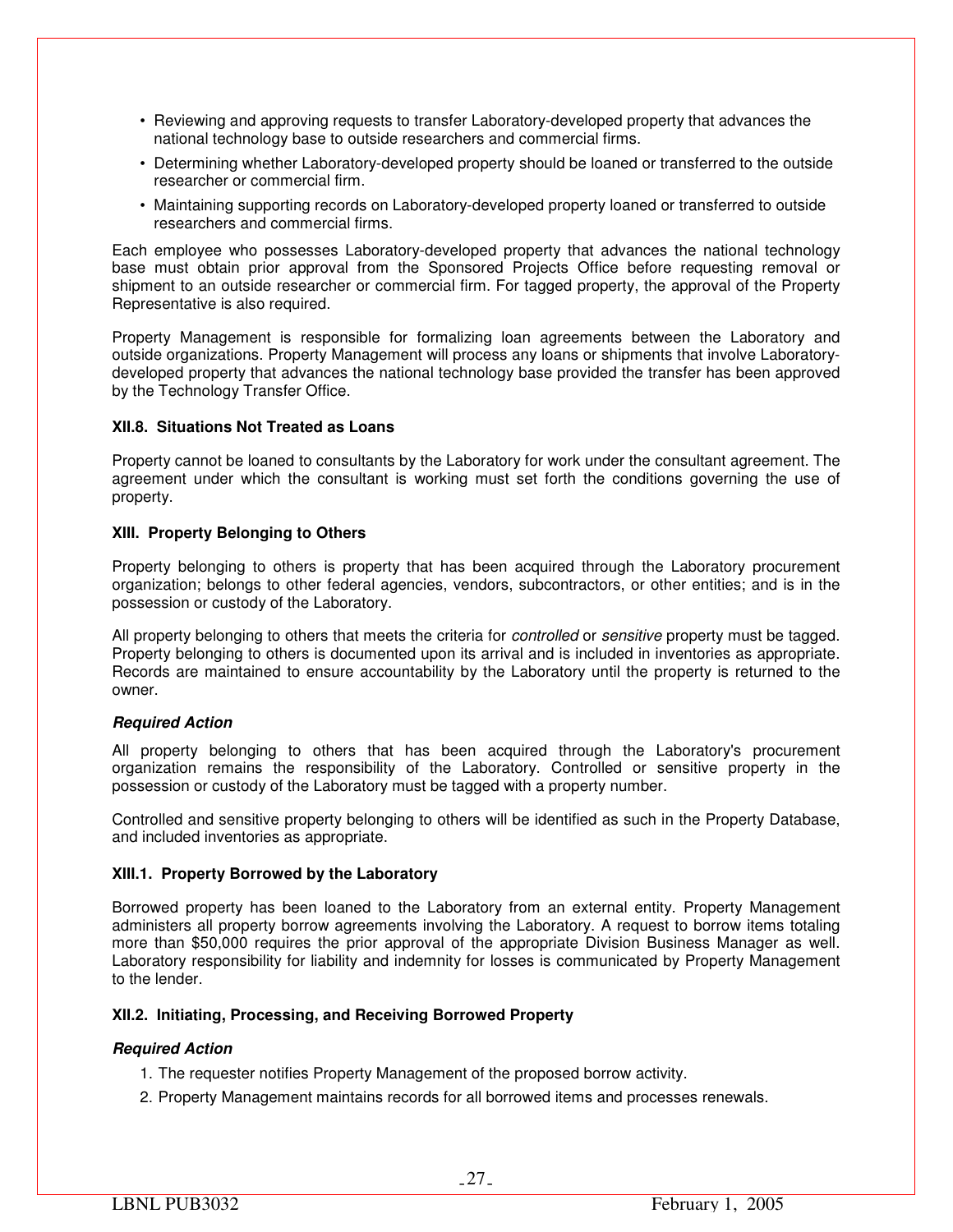## **XIV. Property Furnished to or Acquired by Subcontractors**

Property that is furnished to, or acquired by a subcontractor in the course of performing work under a subcontract is Government property.

All *controlled* and *sensitive* property at a subcontractor location will be identified with a unique number and recorded in the appropriate Laboratory's Property Database.

Subcontractors are accountable for all Laboratory/DOE property in their possession. Laboratory subcontractors are required to demonstrate their ability to adequately manage, control, and protect property entrusted to their care. All subcontractors who will be furnished or will acquire Government property are required to have a Property Management system approved by the Laboratory's Property Management organization. The system will include equipment lifecycle plan elements of identification, planned use, control, and protection of all Government property.

Subcontractors who have systems certified by other Government agencies (e.g., by the Department of Defense, Office of Naval Research, etc.) may have their systems recognized by the Laboratory.

#### **XIV.1 Responsibilities**

#### **XIV.1.1. Subcontractor**

The subcontractor is required to safeguard Government property against loss, damage, theft, or destruction, consistent with the terms of the subcontract. The subcontractor is responsible for ensuring that Laboratory property is used only for purposes authorized by the subcontract.

Government property is to be shipped to the Laboratory upon completion of the subcontract, unless the Laboratory approves an alternate means of disposal.

## **XIV.1.2. Procurement Organization**

The procurement organization is responsible for enforcing the terms of the subcontract consistent with the Laboratory Property Management policies and procedures.

The procurement organization is responsible for notifying Property Management that a subcontract has been awarded that authorizes furnishing Government property to a subcontractor, and to provide the Certificate of Use at the close of the subcontract.

## **XIV.1.3. Technical Representative**

The laboratory organization requesting the subcontract will appoint a technical representative to represent them in the accomplishment of the subcontracted work. The technical representative acts under the authority of the procurement organization and must take no action that interferes with the right of the Government or the Laboratory to enforce the subcontract provisions relating to property. The technical representative will cooperate with Property Management in the proper disposition of property during the subcontract and at its close.

## **XIV.1.4. Property Management Organization**

Property Management acts on behalf of the Procurement's subcontract administrator to review and approve the measures taken by the subcontractor to safeguard property (as outlined above) and to coordinate disposition of the property at the close of the subcontract.

Subcontractors in possession of property valued at \$500,000 or more will be subject to audit and/or inventory by Laboratory Property Management. Property Management will perform a site inspection to ensure the proper utilization of Government property.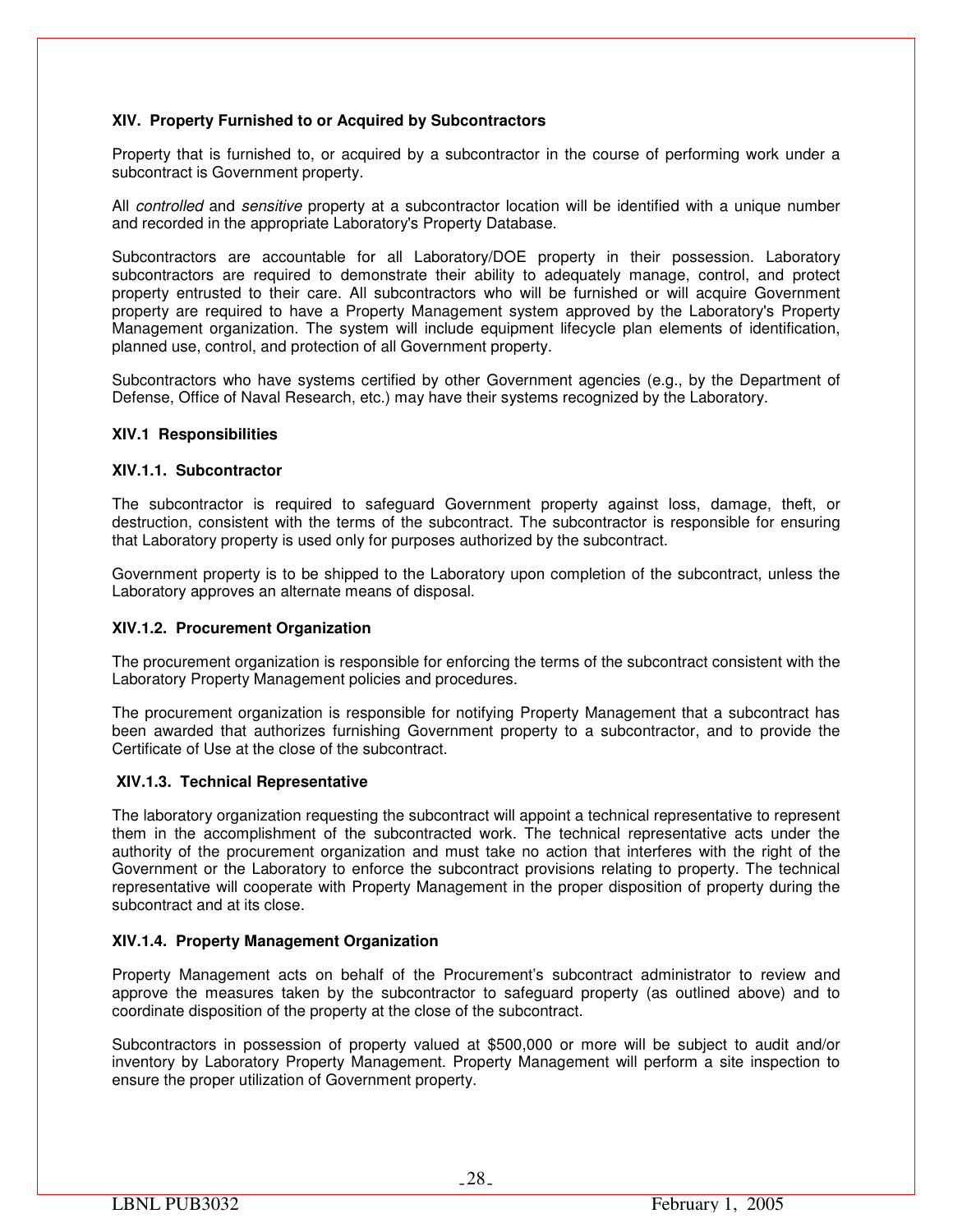Subcontractors in possession of property valued at less than \$500,000 may be subject to audit and/or inventory and will be required to submit a self-evaluation questionnaire. Subcontractors will be required to furnish utilization reports annually and may be subject to site inspections.

## **XIV.2. Identifying Property at Subcontractor Locations**

## *Required Action*

If property is acquired and received by the Laboratory before being shipped to subcontractor locations, the property items are tagged and recorded into the Property Database as part of the receiving function. The property may then be forwarded to a subcontractor location.

## *Property Delivered Directly to the Subcontractor Location*

Property acquired by the Laboratory but delivered directly to a subcontractor location must be tagged *in situ* as soon as possible after receipt. When the Property Representative, Finance, or Procurement Group notifies Property Management that controlled or sensitive items have been purchased but delivered in the field, Property Management creates a property number, records the item into the Property Database, and mails the tag to the subcontractor for placement on the item.

## **XIV.3. Managing and Controlling Property at Subcontractor Locations**

## *Required Action*

The subcontractor must demonstrate that it has a system of property control and accountability in place that meets Laboratory requirements for an approved Property Management system. The Laboratory may accept prior certification and reviews or audits by another Government agency (such as the Department of Defense).

The subcontractor must conduct annual inventories at subcontractor locations of controlled, sensitive, and other property items specifically designated by the Laboratory.

- Results of the inventory will be reported to the Laboratory's Property Management within 30 days after the inventory has been completed.
- Acquisitions and dispositions of all property during the inventory period must be detailed in the inventory report.

Subcontractors are required to request authorization from the procurement organization's contract administrator before disposing of Laboratory property. The contract administrator must obtain disposition instructions from Property Management.

Subcontractors are required to review periodically their utilization of Government-furnished property in order to ensure maximum use. They will furnish reports to Property Management via the procurement organization's contract administrator.

## **XIV.4. Closing Out a Subcontract**

## *Required Action*

The procurement organization's subcontract administrator is responsible for ensuring that all property is recovered or accounted for at the completion of the subcontract.

The procurement organization notifies the subcontractor, Property Management, and the Property Representative that Closeout has been initiated.

The subcontractor must provide a list of any Laboratory/DOE items still in the subcontractor's possession to the Procurement group contract administrator, who forwards it to Property Management.

• Property Management compares the subcontractor's list with its property records.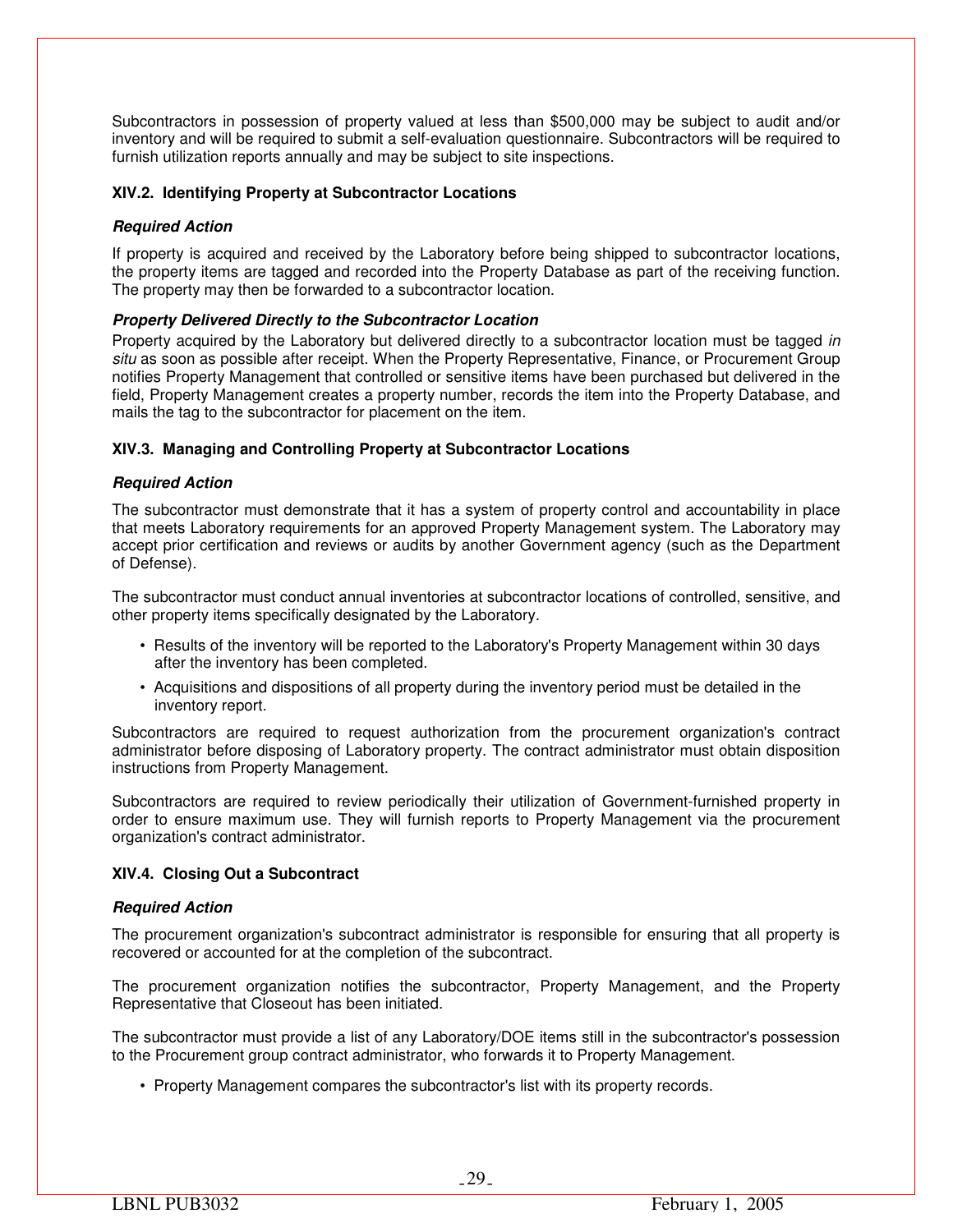• Property Management, the technical representative, and the Procurement Group subcontract administrator jointly resolve any discrepancies.

The Property Representative recommends purchase by the subcontractor, return, abandonment, or transfer of subcontractor property. Property Management issues final disposition instructions to the procurement organization's contract administrator.

The subcontractor disposes of property in accordance with Laboratory instructions. If the subcontractor assumes ownership of property items, those items are retired in the Laboratory property records.

If property is transferred to another Laboratory subcontract, the Procurement Group subcontract administrator authorizes the transfer and advises Property Management, the appropriate Property Representative, and the subcontractor.

## **XV. Miscellaneous Property**

## **XV.1. Precious Metals**

As defined by DOE, precious metals are "uncommon and highly valuable metals characterized by their superior resistance to corrosion and oxidation". They are made available to Laboratory researchers and engineers and may be held only by Laboratory career employees, who are accountable for validating their holdings. As of May 1, 2004, holdings valued at less than an acquisition cost of \$250 will not be tracked and will be considered consumed at the point of receipt. Previous holding below the \$250 threshold will also be considered to have been consumed. Precious Metals are listed in the Glossary.

## *Required Action*

Through a designated Procurement specialist, career staff employees may acquire Precious Metals from the DOE Business Center for Precious Metals Sales and Recovery or justify procurement from an alternative vendor. Property Management tracks the acquisition and transfer of Precious Metals throughout the year. Property Management coordinates an annual self-inventory of Precious Metals and prepares a report for DOE.

## **XV.2. Gifts**

Gifts of property may be given to the University of California with stipulated use at the Laboratory. The Sponsored Projects Office will process the gift in accordance with University requirements and submit documentation to Property Management so that a record can be created in the Property Database.

## **XV.3. Controlled Materials**

The following materials are controlled:

- Sealed radioactive sources—EH&S Division controls this activity.
- Controlled substances—Property Management performs an annual inventory of holdings by holder.
- Miscellaneous controlled materials, such as lead, ethanol, hypodermic needles, etc. are managed at the Division level.

## **XV.4. Materials and Equipment in Stores**

Stores policies and procedures for materials and equipment are found in the designated Laboratory manual.

## **XV.5. Property Reports**

The Laboratory provides the DOE with the following annual and on-occurrence property reports:

## **Annual**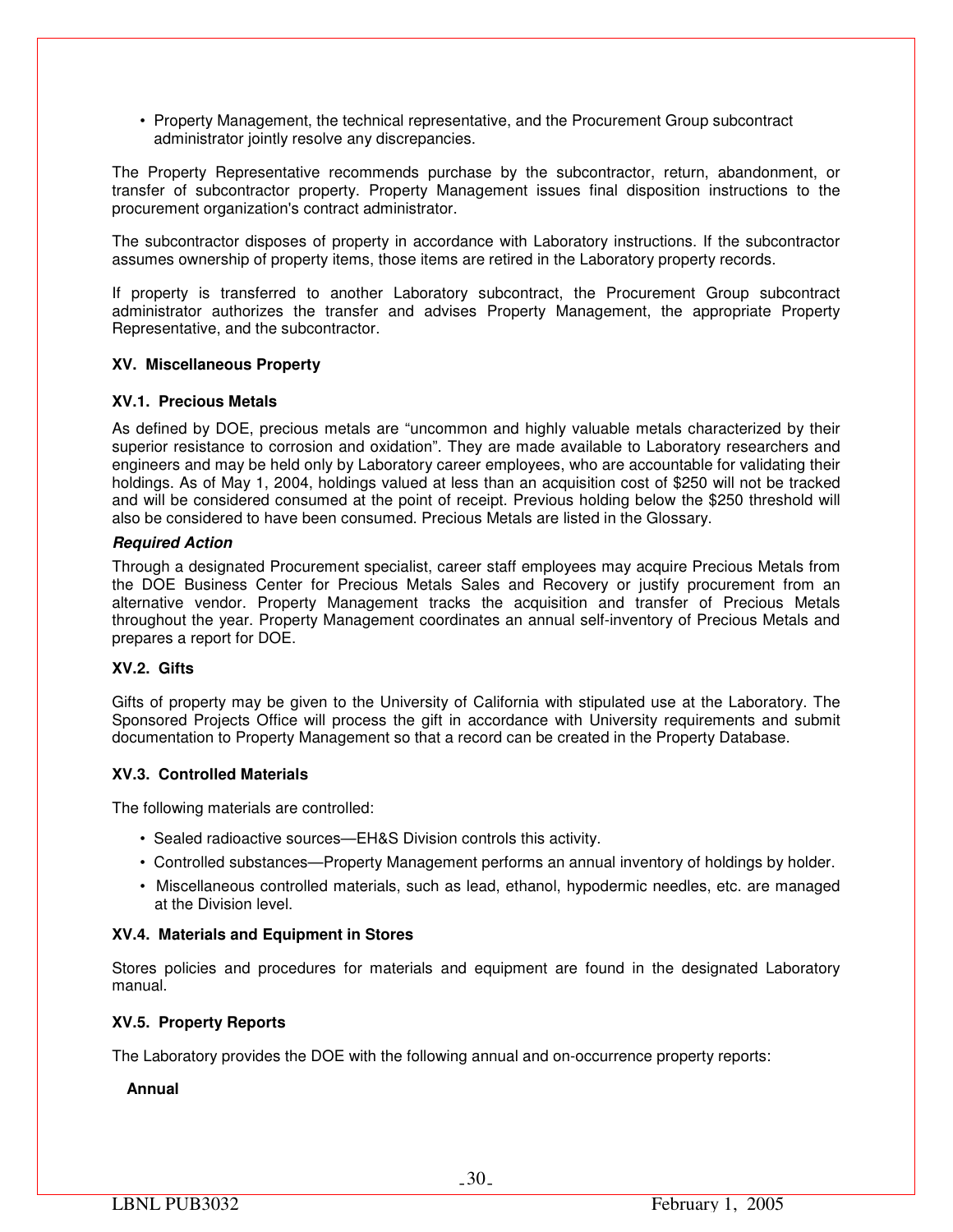- Exchange/sale transactions.
- Excess property furnished to nonfederal recipients.
- Precious Metals.
- Stolen Property Report.

## **On Occurrence**

- Physical inventories of controlled property.
- Physical inventories of sensitive property.
- Walk-Through reports.

## **XVI. Vehicle Fleet**

In accordance with the prime contract, the Laboratory will comply with all applicable vehicle fleet regulations and/or will meet the requirements and regulations of the GSA Fleet Management organization.

## **XVI.1. Use of Laboratory-Furnished Vehicles**

Laboratory-furnished vehicles must be used solely for official use. The driver of any Laboratory-furnished vehicle must produce a valid California driver's license. Any passengers must also be on official business. It is Laboratory policy not to require employees to use privately owned vehicles on official business.

Requests for official use of Laboratory-furnished vehicles and passenger carriers between an employee's residence and place of employment must meet at least one of the following criteria:

- The nature of work requires that an employee have ready access to a vehicle at all times in order to minimize emergency response time.
- The employee normally proceeds directly from his or her residence to points of duty so geographically located that transportation to his or her domicile and storage site would substantially increase efficiency and economy.
- The employee is required to depart on and return from, field trips in a Laboratory-furnished vehicle at unusually early and/or late hours.
- Public transportation is not available between isolated work camps and the nearest towns providing necessary supplies and services.
- The employee is required to work overtime due to an unexpected emergency and does not have transportation home.

## **XVI.2. Vehicle Reports**

The Laboratory will provide the following reports to DOE according to the schedule below:

## **Annual**

- Motor vehicle/truck data.
- Unused passenger vehicle authorizations.
- Exempt motor vehicles.
- Annual forecast of passenger vehicles.
- Annual motor vehicle use objectives.

## **Quarterly**

• Motor vehicle use.

**On Occurrence -** Lost/stolen license plates.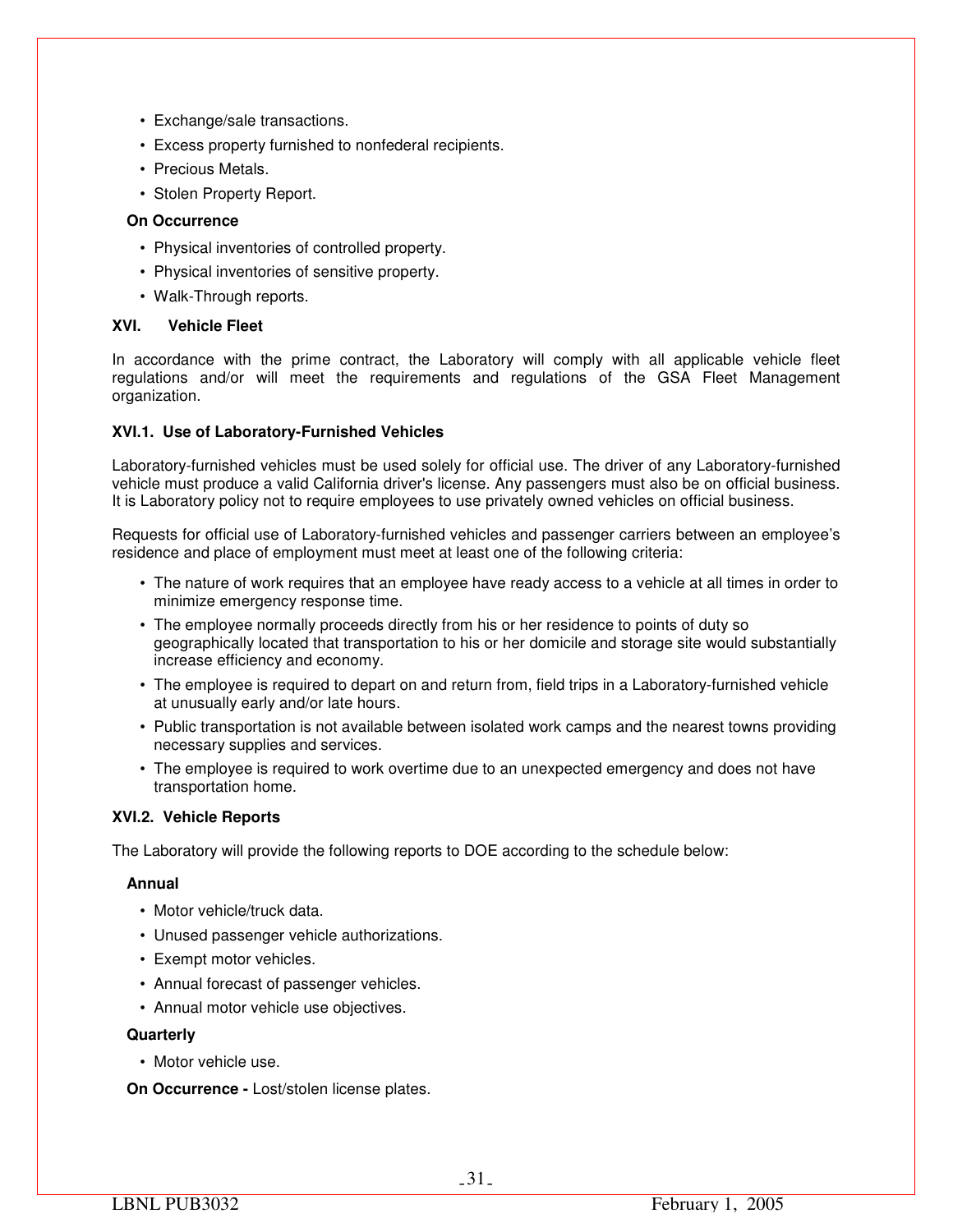## **APPENDIX A: GSA Condition Codes**

## **GSA CONDITION CODES**

## **Code (Brief) and Expanded Definition**

- 1. (Unused—good) Unused property that is usable without repairs and identical or interchangeable with new items from normal supply sources.
- 2. (Unused—fair) Unused property that is usable without repairs but is deteriorated or damaged to the extent that utility is somewhat impaired.
- 3. (Unused—poor) Unused property that is usable without repairs but is considerably deteriorated or damaged. Enough utility remains to classify the property better than salvage.
- 4. (Used—good) Used property that is usable without repairs, and most of its useful life remains.
- 5. (Used—fair) Used property that is usable without repairs but is somewhat worn or deteriorated and may soon require repairs.
- 6. Used—poor) Used property that may be used without repairs but is considerably worn or deteriorated to the degree that remaining utility is limited or major repairs will soon be required.
- 7. (Repairs required—good) Required repairs are minor and should not exceed 15% of the original acquisition cost.
- 8. (Repairs required—fair) Required repairs are considerable and are estimated to range from 16 to 40% of the original acquisition cost.
- 9. (Repairs required—poor) Required repairs are major because the property is badly damaged, worn, or deteriorated and are estimated to range from 41 to 65% of the original acquisition cost.

**X (Salvage) Property** has some value in excess of its basic material content, but repair or rehabilitation to use for the originally intended purpose clearly is impractical. Repair for any use would exceed 65% of the original acquisition cost.

**S (Scrap) Material** has no value beyond its basic material content.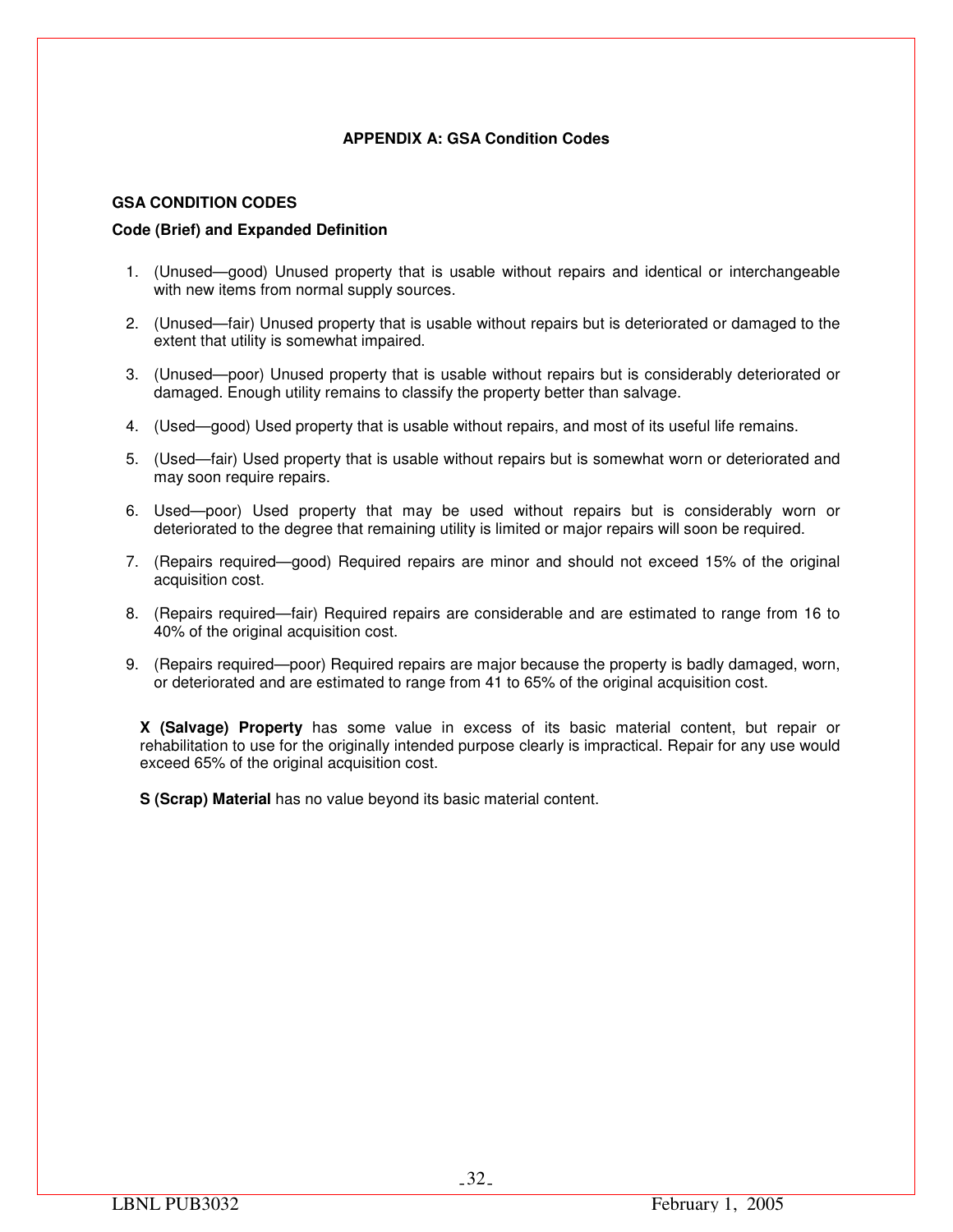## **APPENDIX B: Sensitive Item Policy**

## **DOE Regulation CFR 109-1.100-51a**

*Sensitive items are defined as personal property that is considered to be susceptible to being appropriated for personal use or which can be readily converted to cash, for example: firearms, portable photographic equipment, binoculars, portable tape recorders, portable calculators, portable power tools, portable computers, and portable communications equipment.* 

## **Berkeley Laboratory List of Sensitive Items as of 10/1/0204**

- ALL Personal Digital Assistants w/PC Connection(e.g., Palm Pilots, Palm M505, Handspring, Sony) regardless of cost.
- All of the following with an acquisition cost at or above \$300:
	- Cameras (Still & Digital) Exceptions: Instant cameras, close-up, oscilloscope, x-ray, surveillance, photomacrographic, photomicrographic and Charge Coupled Device (CCD)
	- Cellular Telephones
	- Multi-Functional Office Equipment: Printers, Scanners, fax, copiers (all in one unit)
	- Personal Computers
	- Printers
	- Radio, Two-Way
	- Recorders
	- Scanners, computers
	- Video Cameras
	- Video Projectors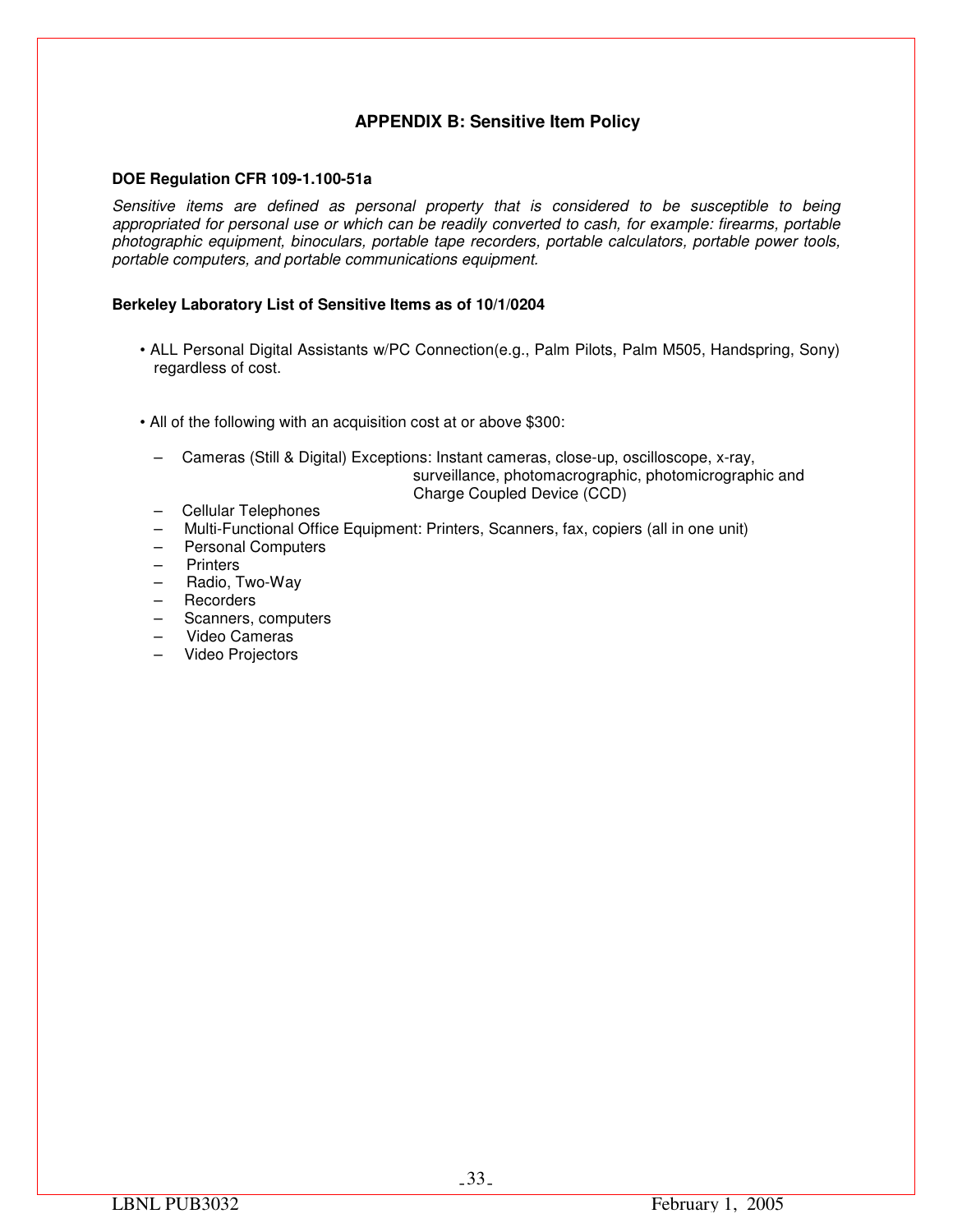## **APPENDIX C: Glossary**

#### **Abandonment-In-Place**

When property located off-site ceases to have commercial value, or if the value is so low that the cost of its care and handling would exceed the estimated proceeds from its sale, abandonment of the property in place can be considered. Abandonment must be the choice of last resort, only after other means (sales, transfer of accountability, Energy-Related Laboratory Equipment (ERLE) transfer, etc.) have been pursued without success.

## **Accounted-for Item**

An item whose existence and location has been confirmed during an inventory.

## **Administrative Transfer**

A transfer of accountability for property to another DOE agency or contractor. The title remains with DOE, regardless the location of the item.

#### **Asset Management System**

The property database is known by this name.

## **Book Value**

The acquisition cost minus the accumulated depreciation.

#### **Borrowed Property**

Property that has been loaned to the Laboratory.

#### **Capital Property**

The capitalization of property at the \$25,000 threshold is performed by Financial Services Department.

## **Component**

Equipment that is physically incorporated into other equipment. Components are not propertynumbered. If a component is a controlled item, then the equipment into which it is incorporated is to be property-numbered. The record for that equipment will reflect the incorporation of all controlled components.

## **Controlled Property**

Two absolute criteria determine Controlled Property status:

1. Purchase or fabrication cost of at least \$5,000 and a

2. Life expectancy of more than two years.

Property that has a purchase or fabrication cost that justifies maintaining continuous records on it (currently equipment valued at \$5,000 or more) and has a life expectancy of more than two years. May also be a component of a larger piece of equipment when the component substantially retains its original physical appearance.

A component of a larger piece of equipment qualifies as Controlled Property if it substantially retains its original physical appearance. Continuous records must be maintained on Controlled Property.

## **Controlled Storage**

See Equipment Held for Future Projects.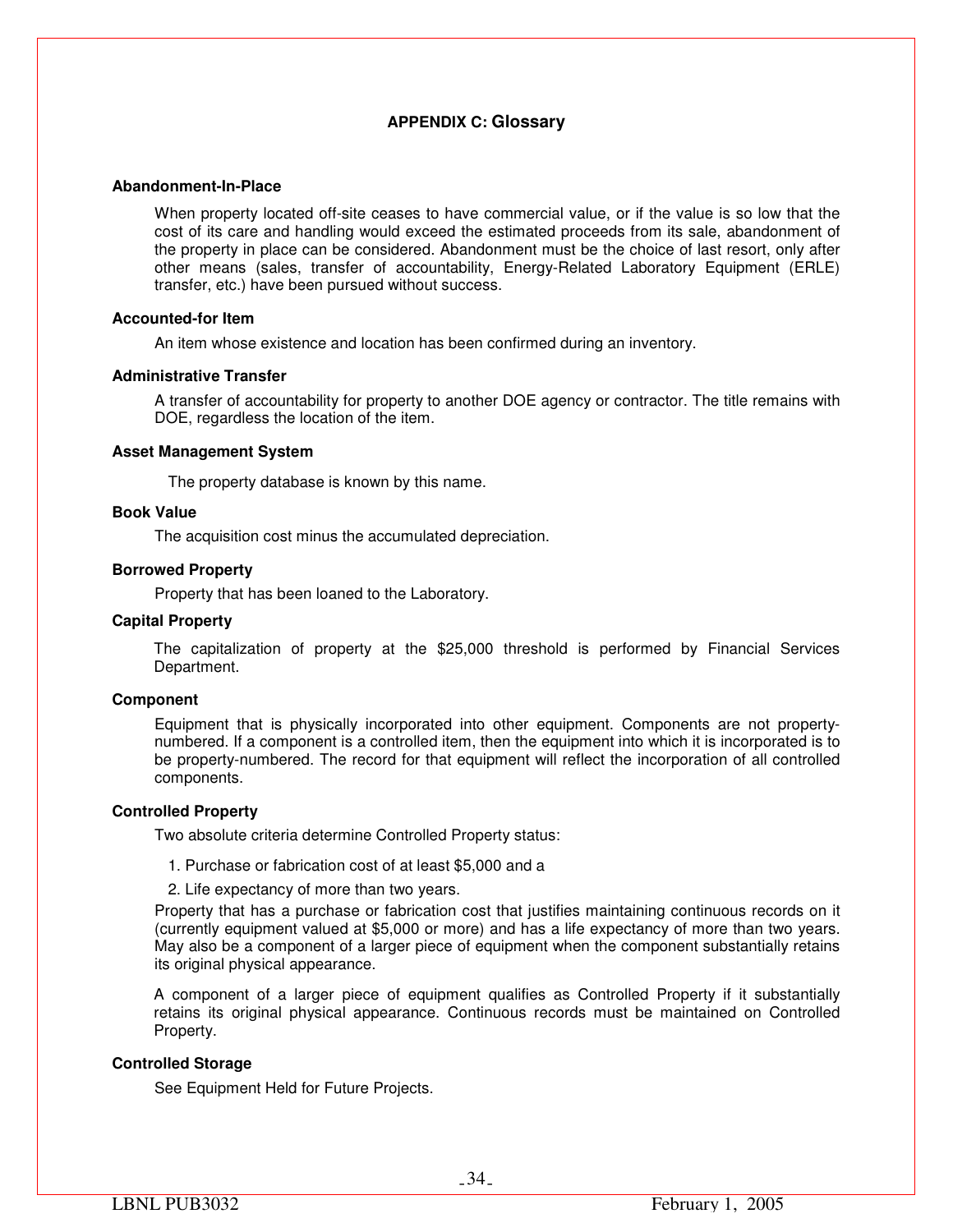## **Custodian**

See Property Custodian.

## **Depreciation**

The Office of the Chief Financial Officer depreciates assets that have been capitalized (assets with an acquisition value =>\$25K).

## **Dismantled Property**

Property that has been taken apart or dismantled (cannibalized) to use components as parts.

## **DOE**

United States Department of Energy.

## **Due Diligence**

Reasonable level of judgement, care, prudence, determination, and effort in protecting and controlling property.

## **Equipment Held for Future Projects**

Property that is not in use in current programs but has a known use in future Laboratory programs may be retained as "Controlled Storage."

## **ERLE**

Energy-Related Laboratory Equipment. DOE, in accordance with its responsibility to encourage research and development in energy, awards grants (transfers title and accountability) of used energy-related laboratory equipment. Equipment is granted (transferred) under this program to universities, colleges, junior colleges, technical institutes, hospitals, museums, and other nonprofit educational institutions of higher learning for use in energy-oriented educational programs in the life, physical, and environmental sciences and in engineering. ERLE grants can be used only if the proposed transferee does not have an active contract or grant.

## **Excess**

Property that is no longer required for the needs of the Laboratory. Excess property is made available to first within the Laboratory, then to Government and state agencies, or is ultimately sold. Excess equipment conditions range from new and highly valued to scrap material that will be sold for the value of its material content.

## **Excess Transfer**

When title and accountability is transferred from the Laboratory to another federal agency or contractor.

## **Fabricated Property**

Physical objects and equipment originally created at the Laboratory or property purchased but subsequently and significantly modified by the Laboratory to transform them into something new and different.

## **Facilities**

Facilities include all Laboratory buildings and structures.

## **FSC**

Federal Supply Classification.

## **GSA**

General Services Administration.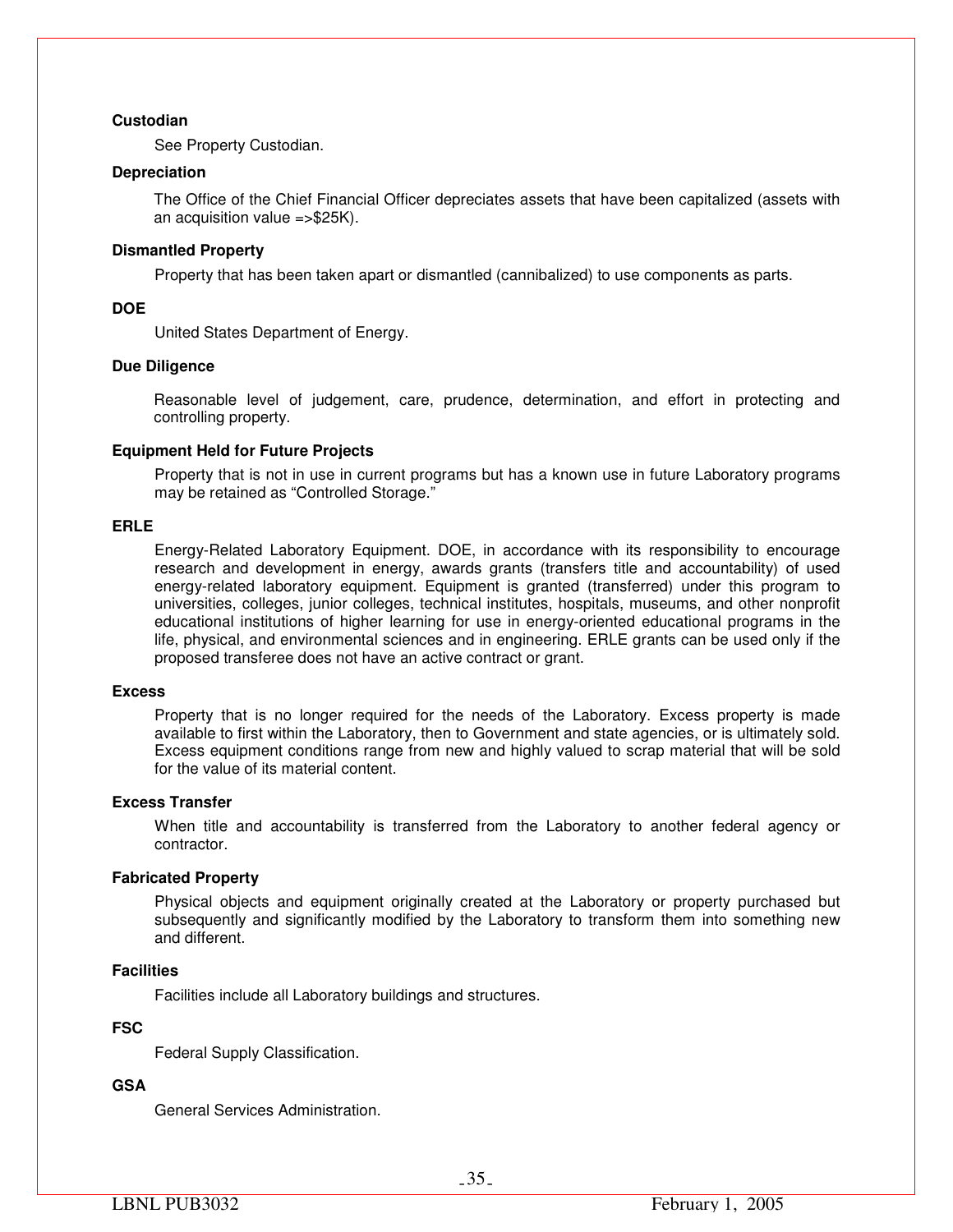## **Intra-University Transaction (IUT)**

Internal administrative agreement whereby the Laboratory sponsors or supports the efforts of collaborative research at a UC campus. The purpose of an IUT is to fund activities directly related to the accomplishment of specific DOE-assigned project/program responsibilities and/or efforts supporting these activities. An IUT is not a grant, fellowship, scholarship, or philanthropic award. It is allowable work performed by UC campus personnel under the prime contract between the Department of Energy and the University of California. However, because the work is performed by non-laboratory UC personnel using UC-owned facilities, not all the terms and conditions of the prime contract are directly applicable.

#### **Inventory**

Process of periodically accounting for controlled and sensitive property on a scheduled basis.

#### **Inventory Base**

List of property items that will be accounted for in an inventory. The inventory base is selected by applying specific inventory criteria.

#### **Inventory Criteria**

The selection rules defined and used as the basis for generating the list of property to be accounted for in a given inventory. The inventory criteria may include such parameters as the type and location of property and the accountable group or organization.

## **Inventory Property at Home**

Property located at employee's homes should be inventoried annually regardless whether they are tagged with a barcode label. The Inventory at Home form can be found on the Property Management website at http://fac.lbl.gov/Facilities/SiteSvcs/forms/DualSig/dualsig.pdf

#### **Lost Property**

A property item is considered lost if it is not in the last location known to the custodian and has not been found after a thorough search of the premises. An item is also considered lost if its location is known but the item is physically unrecoverable.

#### **Marking**

All equipment suitable for marking as Laboratory property is permanently marked to establish ownership and to identify it as property of the US Government. Marking methods may include special labels, etching, dye marking, or other suitable means of establishing ownership.

#### **Material Pass**

Three-part form (Stock Form 7600-67344) used to document frequent movement of property such as notebook computers, cellular telephones, personal data assistants, etc. that are transported by employees between the Laboratory and other destinations. The online pass is located at http://fac.lbl.gov/Facilities/SiteSvcs/forms/MatlPass/matlpass.pdf

#### **Materials**

Property consumed in normal use in the performance of a subcontract, program, or experiment. (See also *Supplies*.)

## **Modification**

The transformation of existing property or a unique combination of pre-existing component parts.

## **Non-Government-Owned Personal Property**

Equipment, material, or things owned by private individuals.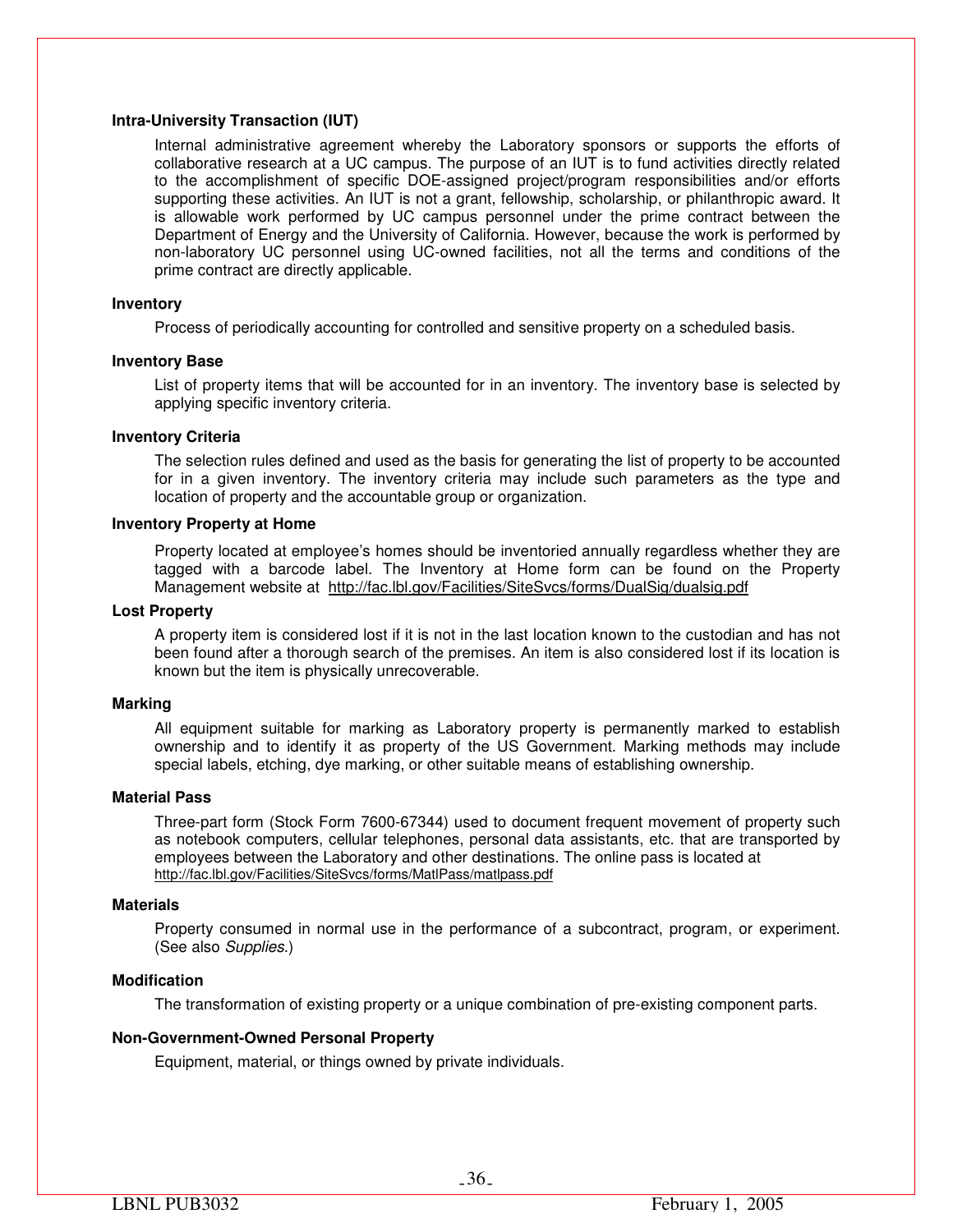## **Non-reportable Property**

Property that does not meet the condition codes for reportable property (primarily codes 9, X, or S), was acquired at a cost of less than \$1,000, and does not have an FSC code that meets reportable standards is considered non-reportable. (The term non-reportable is imprecise. Non-reportable property is actually reportable, but only to some agencies.) These items are processed through a limited DOE screening, GSA screening, and GSA Donation screening.

#### **Outside Researcher**

A non-laboratory employee pursuing a field of study related to the fabricated property.

## **Owner**

The entity that holds title to the property (i.e., DOE, IBM, NIH, etc.

#### **Personal Property**

As defined in the Code of Federal Regulations, any property (except real property) special source material, and records owned by the federal Government.

#### **Precious Metals**

Valuable and uncommon metals with characteristics suitable for use in research: Gold, Iridium, Osmium, Palladium, Platinum, Rhodium, Silver.

#### **Property**

Materials or supplies, equipment, facilities, and services owned by the U.S. Government. General prohibitions about improper use of property apply to all classifications of property.

#### **Property Custodian**

An individual who has been assigned one or more property items for use in performing his or her work. The custodian is responsible for knowing the location of the property and is accountable for its maintenance, condition, and physical security.

## **Property Found on Works**

Assets found on-site that meet the identification criteria will be identified an tracked as DOE assets.

## **Property Management Advisory Board**

Selected members of the Property Representatives are requested to participate in the Property Management Advisory Board. This Board is intended to support the Property Manager in making recommendations and potential alternatives relative to property management policies and procedures.

## **Property Management System**

Identification, control, inventory, and disposing of property assets throughout the property-item life cycle.

## **Property Representative**

Each Laboratory division must appoint a Property Representative to manage the stewardship of the Division property. The steward of record continues to be the Division Director.

The Property Representative represents the division in property policy matters and takes action necessary to assure division compliance with property policies either directly, through Line Management, or through matrix Line Management, consistent with the authorities granted by the Division Director(s). The functions of the Property Representative may be delegated as appropriate, but the designated Property Representative remains the single point of contact for the division on property management activities.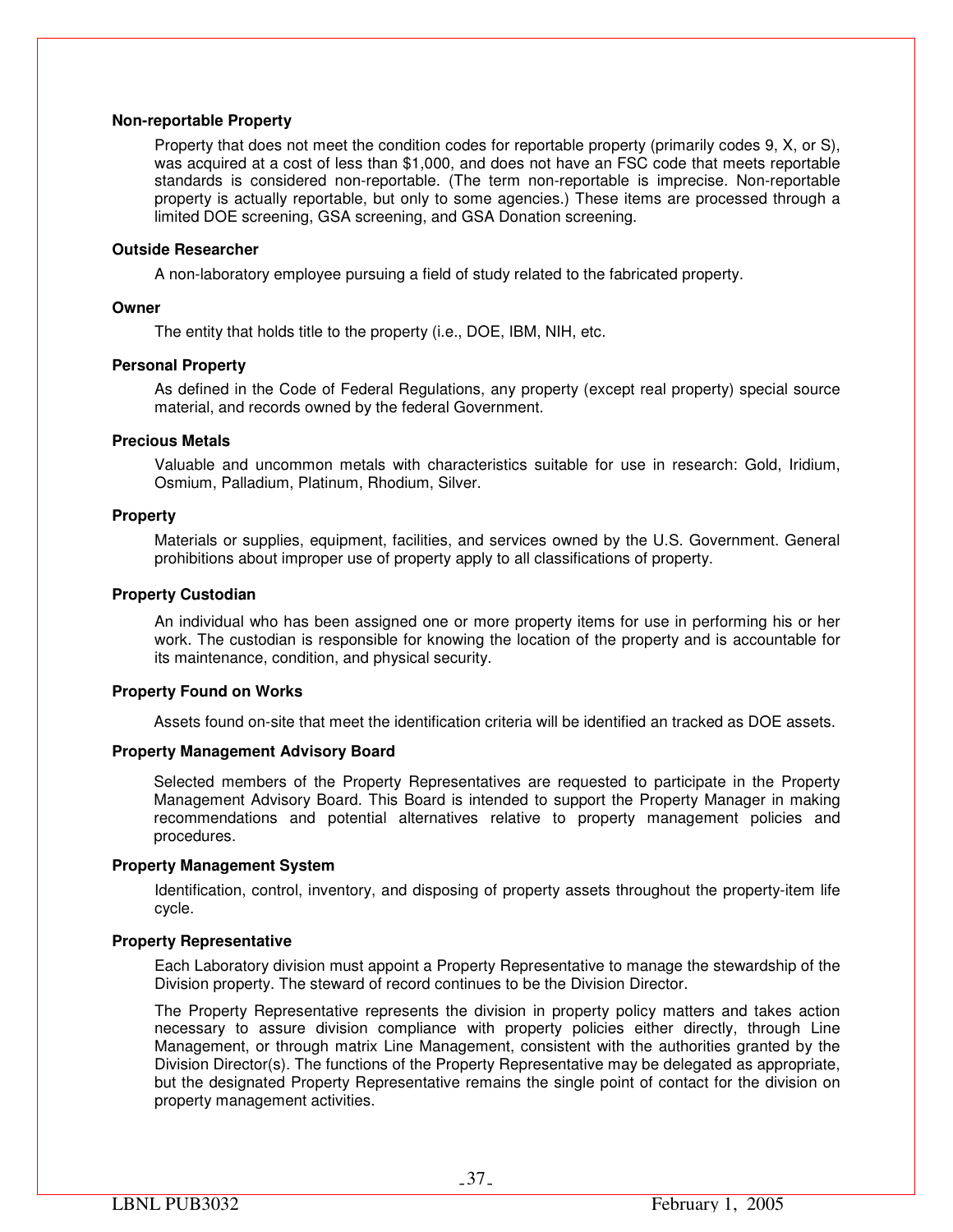## **Property Reuse**

The Laboratory's goal is to maximize resources by matching surplus equipment to requests and coordinating the redistribution of assets.

## **Requestor**

Any employee who initiates a property action is the requestor, but not necessarily the custodian or user of the property.

#### **Property Management Organization**

The Property Management Group is the responsible organization.

#### **REAPS**

Reportable Excess Automated Property System: a system supporting the DOE-centralized reuse of DOE-owned property.

## **Recording Property**

Entry of identifying information into the property database.

#### **Related Personal Property**

As defined in the Code of Federal Regulations, any personal property that is an integral part of real property and is related to, designed for, or specially adapted to the functional or productive capacity of the real property, the removal of which would significantly diminish the economic value of the real property or the related personal property.

#### **Reportable Property**

Property that meets certain condition codes (primarily codes 1 - 8), acquired at a cost of \$1,000 or more, and has an FSC code that meets federal reportable standards is considered reportable. These items are subject to screening processes by the Laboratory (preliminary screening), DOE, ERLE, GSA, and the GSA Donation screening.

#### **Requestor**

A Requestor may place an order for property but is not necessarily the custodian or user.

## **Retirement**

The act of removing a property item from the Property Database.

#### **Salvage**

Personal property with value greater than its basic material content but which is in such condition that it has no reasonable prospect of use for any purpose as a unit.

#### **Scrap**

Personal property that has no value beyond its basic material content.

## **Security Organization**

The Laboratory contracts for protective services.

## **Sensitive Property**

An item with a life expectancy of two or more years, highly portable and easily converted to personal use, and thus more susceptible to theft than other Laboratory equipment.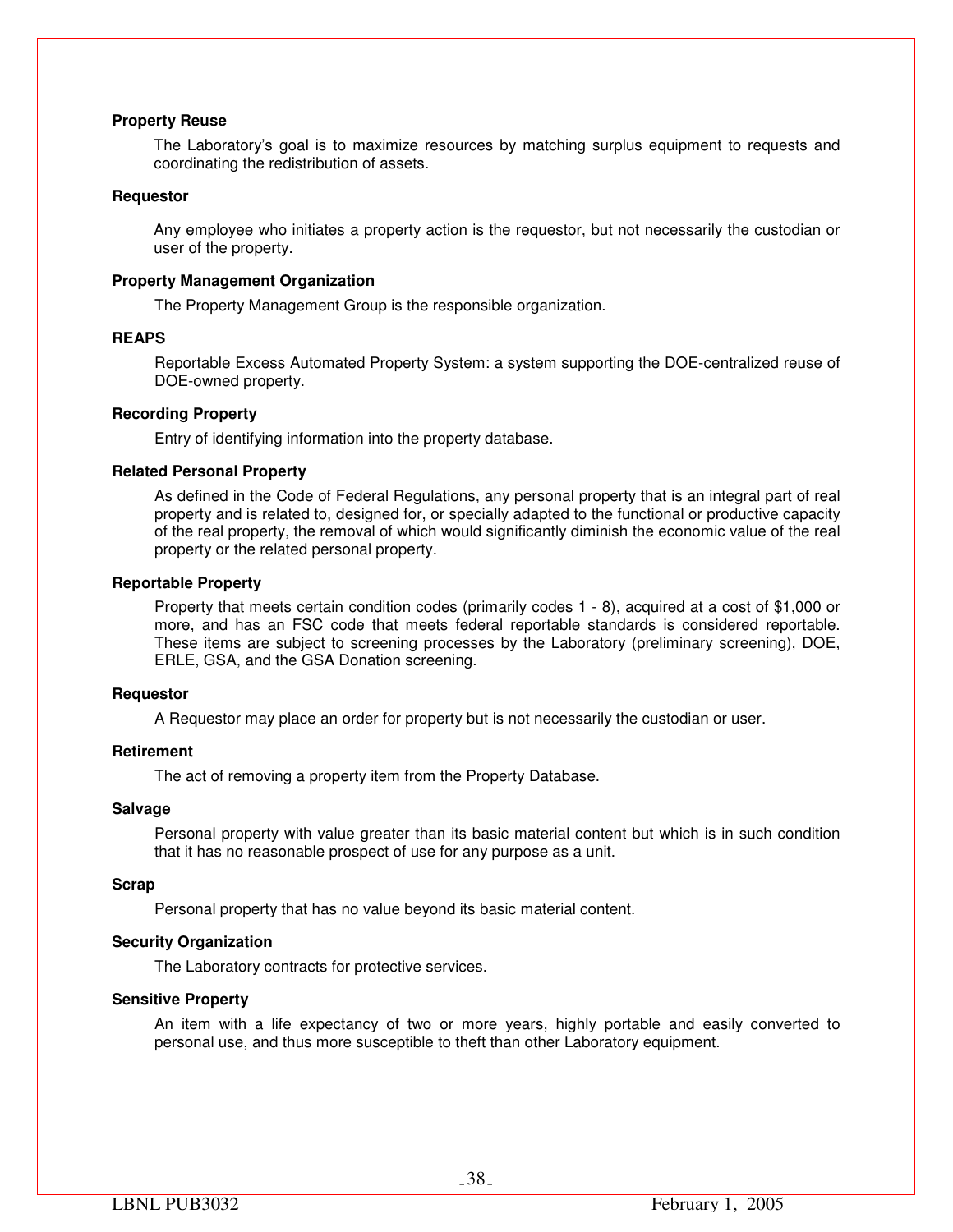## **Services**

Services involve acquisition or use rather than ownership of a tangible item. Examples include equipment rentals and leases, long-distance telephone calls, and computer network subscriptions.

#### **Special Source Material**

Special nuclear material and other materials to which the provisions of DOE Order 5630.2, Control and Accountability of Nuclear Materials, Basic Principles, apply, such as deuterium, enriched lithium, neptunium 237, and tritium; and atomic weapons or byproduct materials as defined in Section II of the Atomic Energy Act of 1954 as amended, including enriched uranium in stockpile storage and petroleum in the Strategic Petroleum Reserve and the Naval Petroleum Reserves.

#### **Statistical Sampling**

The process of applying a statistical sampling algorithm to obtain a representative sample of the inventory base to verify the validity of the inventory process. It is used in conjunction with a random sampling program embedded in the Property Database.

#### **Steward**

A Division Director who is accountable for all property assigned to his or her division.

#### **Stewardship**

Division-level responsibility and accountability for the proper use, care, and protection of all property assigned to its employees. The Division Director appoints a Property Representative to oversee property activity including delegating some of the recordkeeping to a Property Coordinator. The Property Custodian is responsible for the care and security of assigned property The Line Manager is responsible for ensuring that property is cared for consistent with the Laboratory's policies and procedures and for maintaining a secure environment for property.

#### **Sub-Contract Administrator**

The Procurement Group subcontract administrator. The subcontract administrator is a Laboratory representative with sufficient procurement authority to commit Laboratory funds in a contractual relationship with a seller. A subcontract administrator performs the administrative duties associated with Laboratory subcontracts awarded to commercial firms, universities, and other educational institutions.

## **Supplies**

Property consumed in normal use in the performance of a subcontract, program, or experiment. (See also *Materials.*)

## **Tagged Property**

Controlled or sensitive property is given and tagged with, a unique number so that it can be tracked and inventoried throughout its life cycle.

## **Tagging**

All controlled and sensitive property items are assigned and tagged with a unique property identification number. Tagging links property to an individual custodian, so that it can be tracked and inventoried throughout its lifecycle. Property transactions for tagged items are recorded and maintained in the Property Database.

#### **Technical Representative**

A technical representative designated by a subcontract requesting organization to represent that organization in the accomplishment of the subcontracted work.